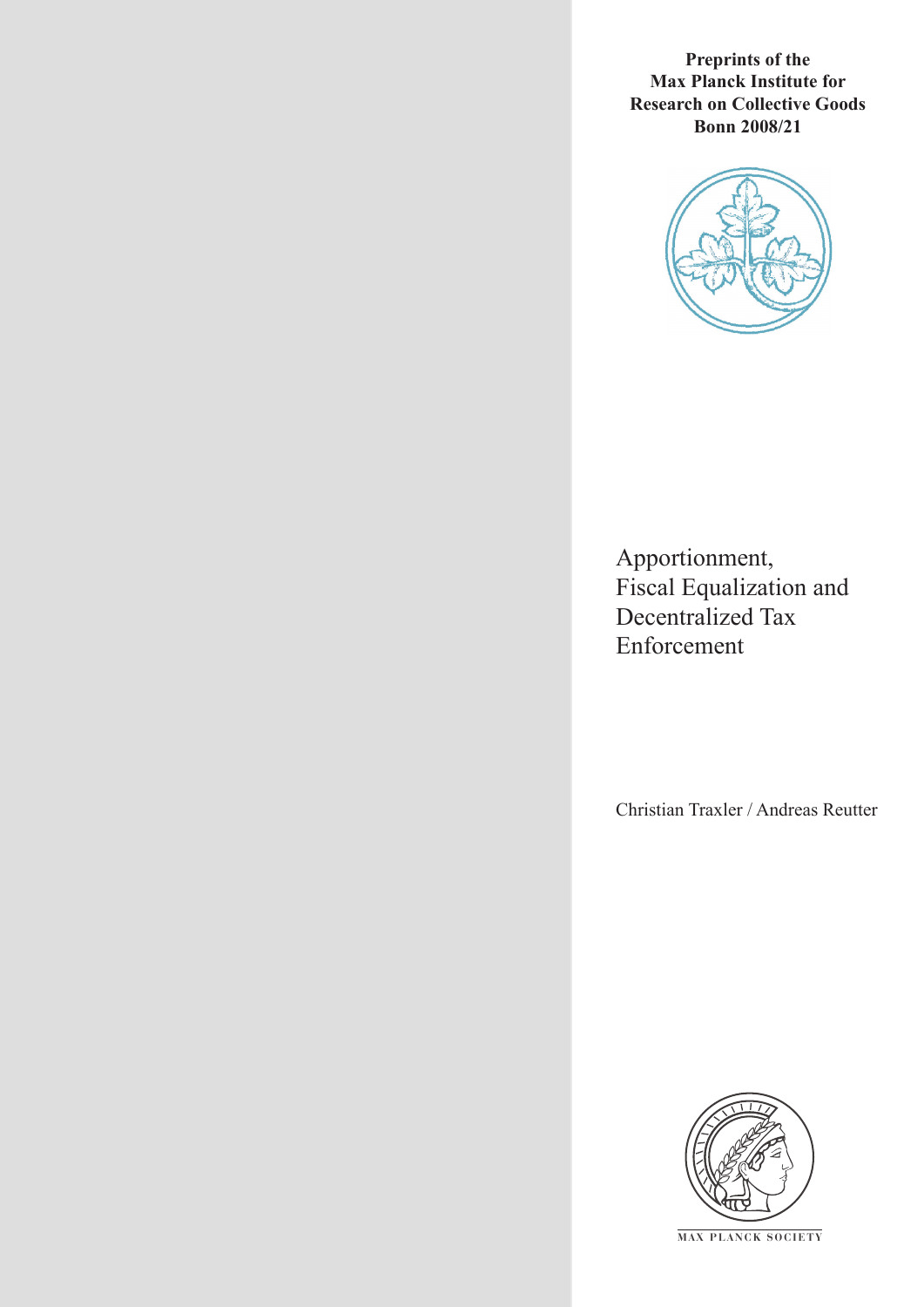

# **Apportionment, Fiscal Equalization and Decentralized Tax Enforcement**

Christian Traxler / Andreas Reutter

April 2008

Max Planck Institute for Research on Collective Goods, Kurt-Schumacher-Str. 10, D-53113 Bonn http://www.coll.mpg.de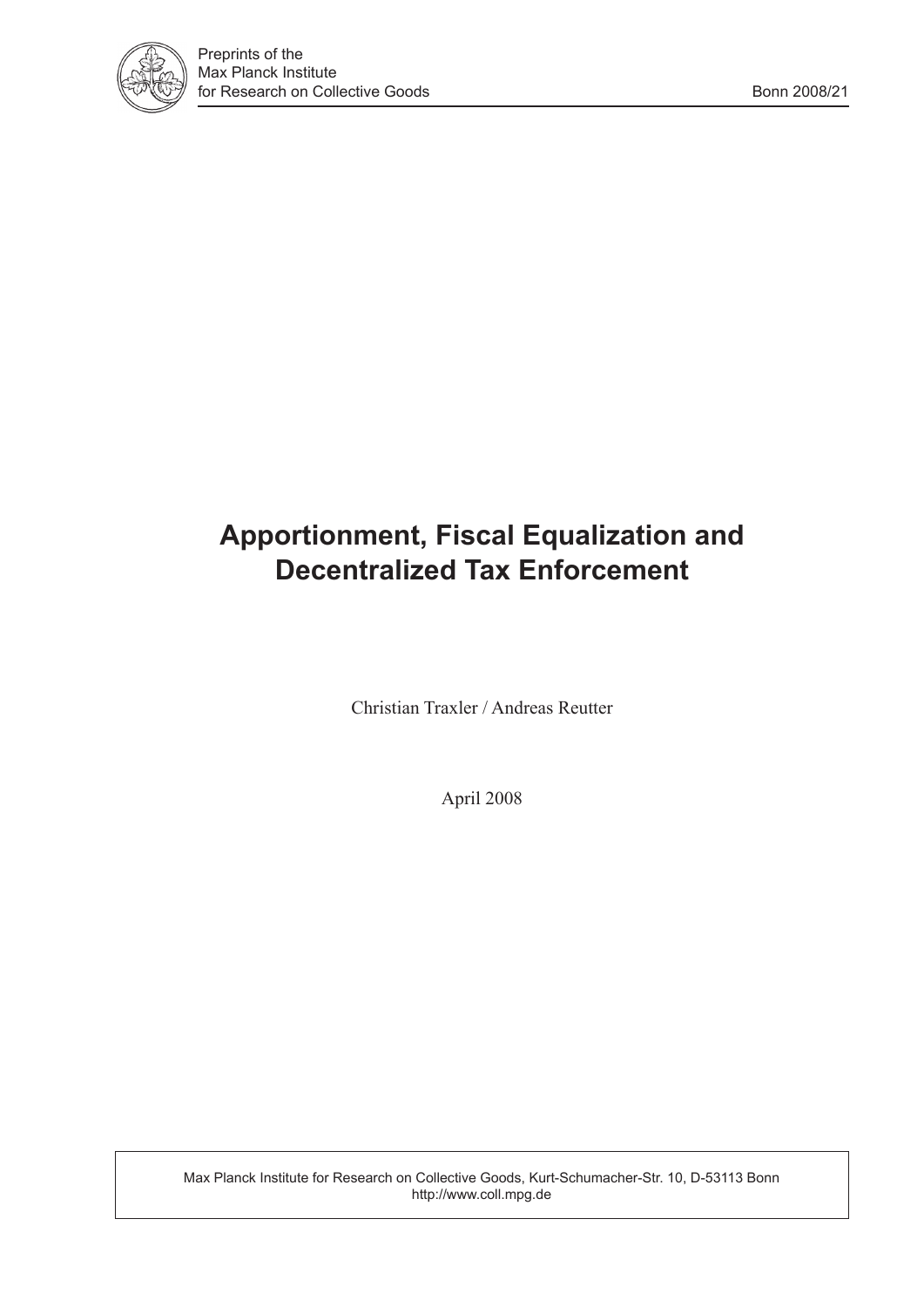## Apportionment, Fiscal Equalization and Decentralized Tax Enforcement<sup>\*</sup>

Christian Traxler† Andreas Reutter‡

April 2008

#### Abstract

We study tax evasion and decentralized tax enforcement in a federal economy with mobile capital and the endogenous formation of multiregional companies. Regions use their enforcement policy as a strategic instrument to engage in fiscal competition. Within this framework, we analyze the uncoordinated policy choice under formula apportionment (FA) and compare it to the incentives which derive from fiscal equalization (FE). As both systems redistribute collected revenues but not enforcement costs, they distort the regions' incentives to enforce taxes. At the same time, jurisdictions partially internalize the fiscal externalities caused by their enforcement policy. We show that the tradeoff between these two opposing effects differs between FA and FE, and crucially depends on the degree of interregional firm integration under FA. We discuss conditions under which FA, FE or a joint system of FA cum FE provides the 'best' incentives for decentralized tax enforcement.

Keywords: Tax Enforcement; Tax Evasion; Formula Apportionment; Fiscal Equalization; Tax Revenue Sharing.

JEL classification: H77; H71; H26.

<sup>∗</sup>We would like to thank workshop participants in Konstanz, Munich, at the WZB Berlin, participants of the 63rd Conference of the IIPF (Warwick), as well as Ernesto Crivelli, Christoph Engel, Bernd Genser and, in particular, Andreas Haufler for helpful comments and suggestions. Financial support by the German Science Foundation (DFG), Priority Programme on Institutional Design of Federal Systems (Grant No. SPP 1142) is gratefully acknowledged.

<sup>†</sup>Corresponding Author. Max Planck Institute for Research on Collective Goods. Kurt-Schumacher-Str. 10, D-53113 Bonn, Germany. Phone/Fax: +49 (0)228 91416-69/-62; E-mail: traxler@coll.mpg.de

<sup>‡</sup>Department of Economics, University of Konstanz, Box D133, D-78457 Konstanz, Germany.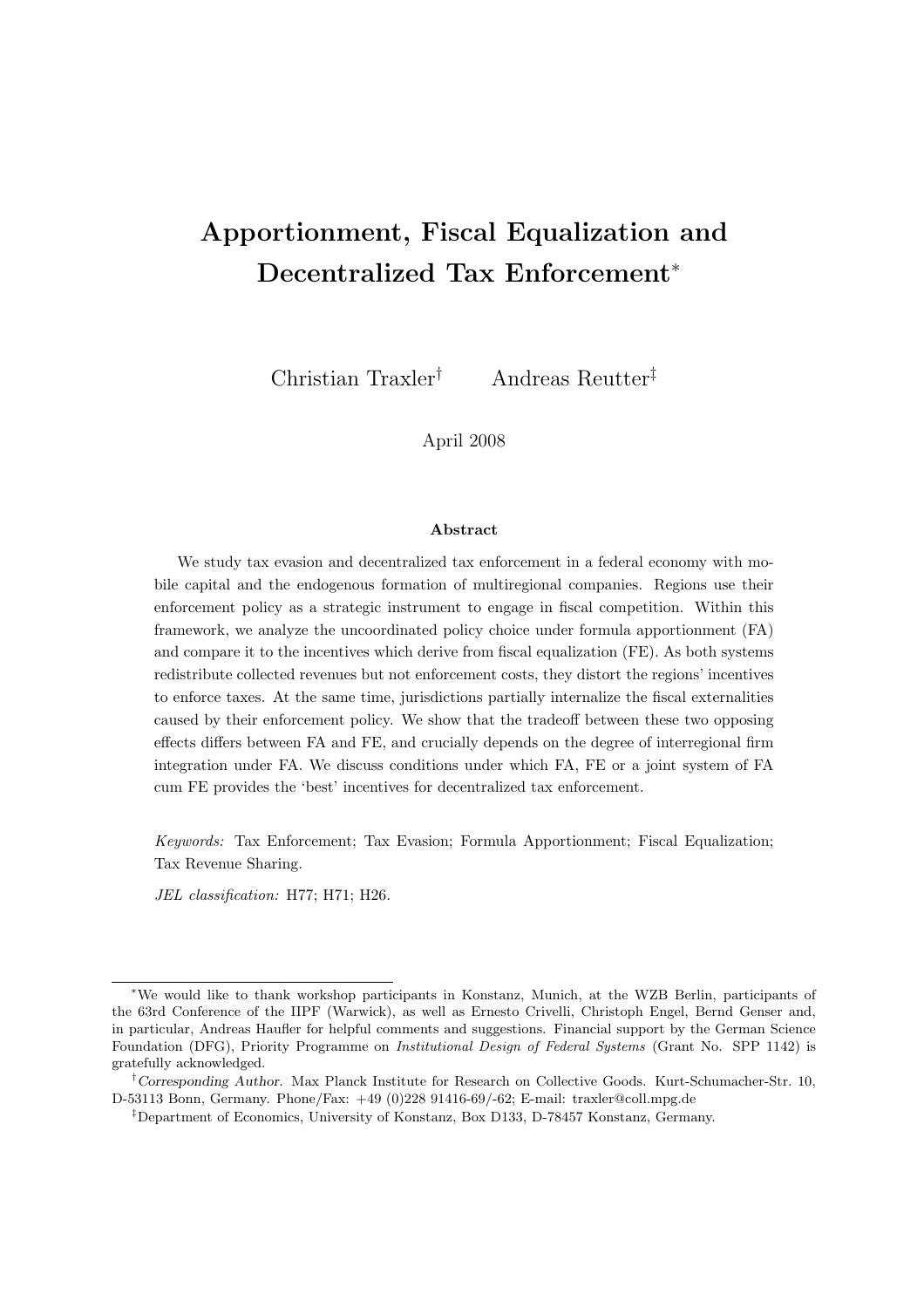## 1 Introduction

Over the last decades, a vast body of research has studied taxation within a federal system of governments (Oates, 1999). Thereby, surprisingly few contributions tackle an important practical aspect: the role of tax enforcement in a federal economy. Given the significant amount of taxes evaded and the equally impressive amount of resources spent on enforcing tax payments,<sup>1</sup> this issue deserves more attention.

Apart from the highly decentralized system in Germany, where tax enforcement is under the sole responsibility of the Länder, many countries employ elements of de facto decentralized enforcement. This is the case for e.g. Canada, Japan, Spain, Switzerland, the UK as well as several developing and transitional economies, including China and Russia.<sup>2</sup> Despite its widespread application, there are only few studies of decentralized enforcement. Cremer and Gahvari (2000) as well as Stöwhase and Traxler (2005) consider decentralized enforcement of taxes, taking into account evasion as well as an interregionally mobile tax base. Stricter enforcement then raises the effective taxation in a region, resulting in an outflow of the tax base, which corresponds to a positive externality. As long as the decentralized policy ignores this fiscal externality, enforcement measures will be inefficiently weak.

There is plenty of anecdotal evidence of cases where regions indeed seem to employ 'mild' enforcement as a strategic tool to attract a mobile tax base. In China there have been recent claims that ' $[s]$ ome regional governments openly abandoned law enforcement [...] to lure investors'.<sup>3</sup> Similar reports come e.g. from Belgium (compare Cremer and Gahvari, 2000), Germany (see e.g. Senator fur Finanzen, 2005) and Russia (Libman and Feld, 2007).

Given that several countries may face institutional and political-economic constraints which render a (full) centralization of tax enforcement infeasible,<sup>4</sup> it is important to ask, which policies can be used to improve the effectiveness of decentralized tax enforcement. A promising approach derives from the tax competition literature: as pointed out by Wildasin (1989), a system of Pigouvian subsidies can be used to internalize fiscal externalities from decentralized taxation. In practice, fiscal equalization (FE) schemes may fulfill this role (Smart, 1998; Köthenbürger,  $2002$ ). Stöwhase and Traxler  $(2005)$  show that FE makes regions internalize the externalities associated with tax enforcement. In addition, however, a FE system will typically cause an additional distortion: as long as only tax revenues are redistributed but enforcement costs are

<sup>&</sup>lt;sup>1</sup>For the US, Slemrod (2007) estimates a tax gap of approximately \$350 billion in the year 2001 (more than 15 percent of the estimated actual tax liability). The annual budget of the Internal Revenue Service amounts to roughly \$10 billion (Sawicky, 2005).

<sup>&</sup>lt;sup>2</sup>Mikesell (2003) and Martinez-Vazquez and Timofeev (2005) offer a comprehensive discussion of the different institutional arrangements.

 $3$ China Daily, July 23, 2007, p.4. Compare also Knight and Li (1999).

<sup>&</sup>lt;sup>4</sup>Apart from externalities, there are of course several further arguments in favor (economies of scale) and against (information disadvantages) centralization. This suggest, that it is not immediate whether a centralization is indeed warranted or not. For a discussion of this issue, which is beyond the scope of the present paper, compare Martinez-Vazquez and Timofeev (2005).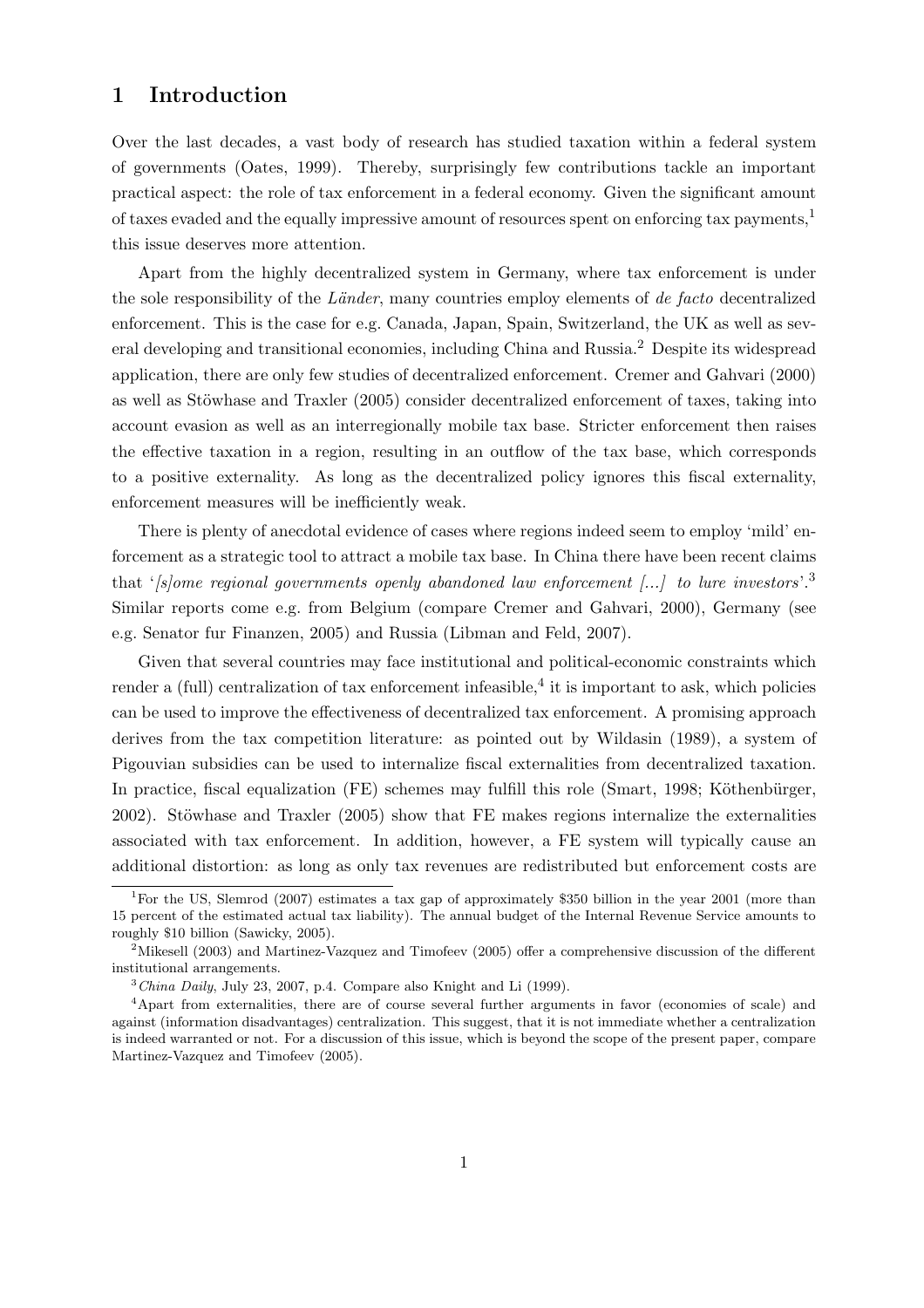borne by the regions, there arises a disincentive for tax enforcement.<sup>5,6</sup> Hence, there is a tradeoff between the internalization effect and the distortion from FE.

This paper contributes to the analysis of decentralized tax enforcement by exploring the incentives from another feature of many federal countries: formula apportionment (FA). While a growing amount of literature discusses the role of FA systems for profit shifting and tax competition,<sup>7</sup> our focus is quite different: We study decentralized tax enforcement under FA and compare it to the equilibria which emerge under FE, as well as under a joint system of fiscal equalization cum formula apportionment, as it is in place in Germany. We discuss the differences between these institutions and show, under which conditions which regime provides the 'best' incentives for decentralized auditing in a federal country.

Our analysis extends the model from Stöwhase and Traxler (2005) by incorporating the choice of firm as well as 'headquarter' (HQ) locations, similar to Black and Hoyt (1989). In addition to an endogenous evasion decision, the framework thereby captures the mobility of production factors as well as the endogenous emergence of multiregional companies. Allowing for two layers of mobility – mobility of capital and  $HQs$  – represents an innovative model feature which turns out to be crucial for the evaluation of a FA system. Moreover, it reflects that regions not only compete for production plants but also for HQs – just recall the impact of Boeing's announcement in 2001 that it will relocate its HQ from Seattle or compare one of the many governmental information campaigns for potential investors. A webpage supported by the Belgium Government, e.g., makes clear that 'Belgium highly values the presence of corporate headquarters and tends to actively pursue and attract them.<sup>8</sup>

Studying a stylized form of apportionment, we show that the incentives which derive from FA, crucially depend on the level of interregional company integration – a fact which has been so far neglected in the literature. Under FA, the taxes from multiregional companies are shared between jurisdictions according to a specific formula (e.g. based upon the factor input in the different regions). As sub-national governments bear the full costs of enforcement, FA then drives a wedge between the marginal costs and benefits of tax collection, distorting the efforts put into tax enforcement. At the same time, however, FA reduces the incentive to compete for multiregional companies, thereby working in favor of higher enforcement efforts. Hence, FA exerts opposing effects on decentralized tax enforcement, which are structurally similar to those from FE.

Compared to the case without any interregional redistribution of tax revenues, a FA system will result in more effective decentralized tax enforcement, if the level of interregional integration

 $5$ Compare Baretti et al. (2002), Büttner (2006), Dahlby and Warren (2003), Snoddon (2003) for empirical evidence on the (dis)incentives from FE.

 $6$ Stöwhase and Traxler (2005) further show that a scheme which redistributes revenues net of enforcement costs could in principle eliminate this disincentive. In practice, however, asymmetric information between different layers of government is likely to render such a mechanism infeasible.

<sup>7</sup>See, among many others, Eggert and Schjelderup (2003), Pethig and Wagener (2007), Riedel and Runkel (2007).

<sup>8</sup>See http://invest.belgium.be/en/headquarters. Several cases where companies relocated their headquarters are discussed e.g. in Klier and Testa (2002), Black and Hoyt (1989, p.1249). Compare also The Economist, March 10 2007, p.68.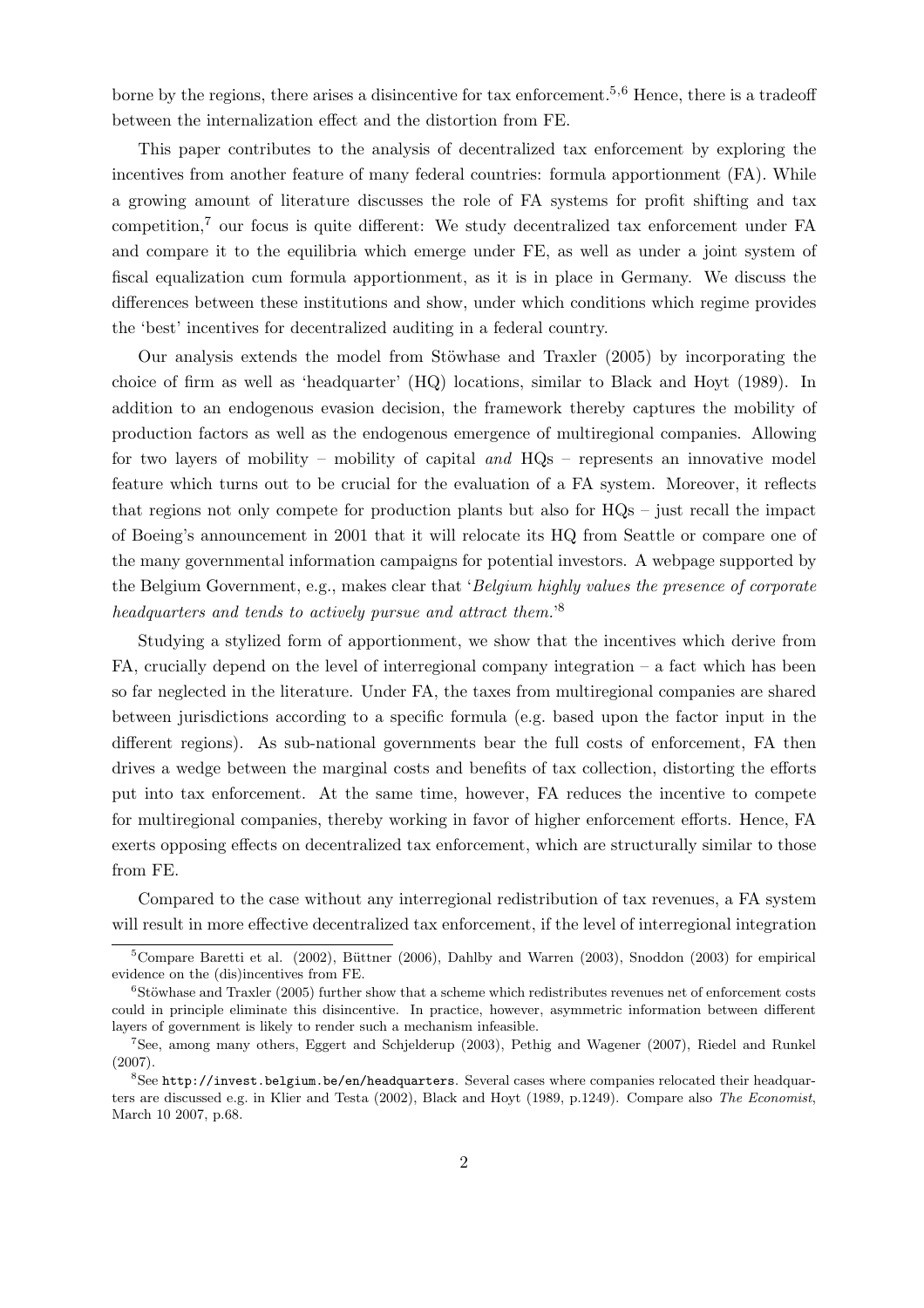of firms is sufficiently low. Under the same conditions, however, a FE system might result in weaker enforcement. This difference stems from the fact that under FA only the revenues from multiregional companies are redistributed whereas under FE tax revenues from all companies are shared. In an economy with few multiregional companies, the distortion from FA is thus smaller than the one from FE. At the same time, however, the internalization effect from FA only partially depends on the degree of interregional integration. Hence, with a sufficiently small share of multiregional companies, the internalization will dominate the distortion under FA, but not necessarily under FE.

A similar result is found in the analysis of a joint FA and FE scheme. Adding FA to an existing FE system will improve the effectiveness of decentralized enforcement whenever interregional integration is sufficiently small. As both apportionment and equalization have slightly different purposes beyond providing incentives for decentralized policy choice, this finding is important. It shows that, apart from an eventually infeasible replacement of one by the other, the two systems can also be combined and still work as an attractive policy tool which provides regions with incentives to exert viable tax collection efforts.

The remainder of the paper is organized as follows. In the next section, we present the basic model. Section 3 discusses the decentralized choice of tax enforcement in the case without any interregional redistribution of tax revenues. Thereafter, we analyze the impact from FA (Section 4), FE (section 5) and a joint system of FA and FE (section 6). Policy implications and avenues for future research are discussed in the conclusion.

## 2 The Model

Our analysis extends the model of tax evasion within a federal economy from Stöwhase and Traxler (2005), allowing for a multiregional firm structure. Firms consist of two parts: a place of production and a 'headquarter' (HQ). While the location of production – in the following called the 'home region' of a firm – is exogenously given, the firms can either maintain their HQ at home or relocate it 'abroad'. In addition, capital input – and therewith the level of production – is mobile between regions. Independent from the HQ location, firms have to pay a unit tax on capital inputs. Motivated by the situation in Germany, we consider the tax rate as exogenously given and harmonized. The two parts of the firm are treated as one taxable unit, where taxes are collected at the HQs.<sup>9</sup> This last assumption also shows that the model depicts sub- rather then international fiscal competition.

Firms may evade taxes, responding to the strictness of tax enforcement – expressed by the likeliness of facing an audit. Audits only take place at the firms' HQs and auditing rates may differ between regions. By choosing the location of their HQ, firms can therefore determine which regions' tax enforcement regime they will face.

The sequence of decisions is as follows: First, regions simultaneously choose (and credibly commit to) an audit rate. Thereafter, firms decide on their HQ location, capital inputs and the

<sup>9</sup>The production unit in our model is not a subsidiary company but only a dependent branch within a firm.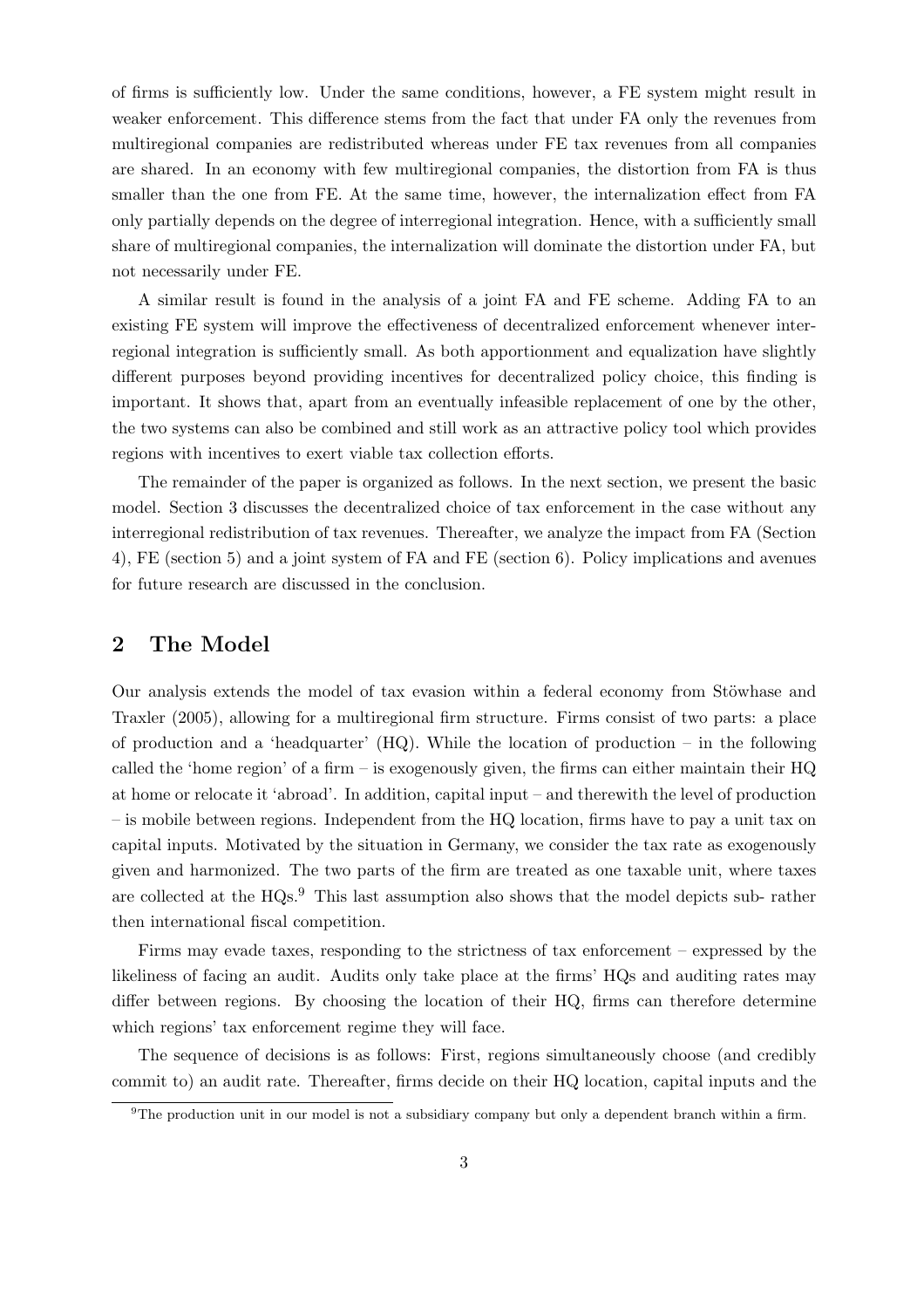level of tax evasion. Finally, audits take place and taxes are collected. We now describe the model's structure in more detail.

Federal Economy and Firm Structure. We consider an economy with two perfectly symmetric regions. In each region a continuum of firms with unit mass uses perfectly mobile capital and a fixed, immobile factor to produce a homogenous private good. All firms in the economy use the same technology, characterized by a strictly concave production function  $f(k_{i\ell}),$ where  $k_{i\ell}$  denotes the capital employed by a firm with production in region i and a HQ in  $\ell \in \{i, j\}$ . In the following, the double subindexes ii respectively ij denote 'regional' respectively 'multiregional' firms, where the latter have their HQ abroad.

Firms can evade taxes by concealing a share  $e_{i\ell}$  of the capital employed. Hiding inputs from tax authorities is costly. Following Cremer and Gahvari (1993), we assume that the costs are convex in  $e_{i\ell}$  and linear in the tax base. Regional auditing policies are non-discriminatory, i.e. the jurisdictions audit regional ('home') and multiregional ('foreign') firms with the same probability  $p_{\ell}$ <sup>10</sup>. In case of an audit, the evasion is detected and the firm has to pay the full taxes plus a fine which is proportional to the taxes evaded. With probability  $1-p_\ell$  the firm gets away with the evasion and only pays taxes on the declared amount of capital. The expected profit of a firm is then given by

$$
\pi_{i\ell} = f(k_{i\ell}) - rk_{i\ell} - g(e_{i\ell})k_{i\ell} - p_{\ell}(tk_{i\ell} + (s-1)t e_{i\ell} k_{i\ell}) - (1-p_{\ell}) t (1-e_{i\ell})k_{i\ell}
$$

where r denotes the factor price for capital in the economy and the evasion costs are  $g(e_{i\ell})k_{i\ell}$ with  $g' > 0$  and  $g'' > 0$ . Note again that the tax (t) as well as the penalty rate  $(s > 1)$  are harmonized for both regions, whereas the auditing probability  $p_\ell$  is not. Simplifying yields

$$
\pi_{i\ell} = f(k_{i\ell}) - (r + g(e_{i\ell}) + \tau_{i\ell})k_{i\ell}
$$
\n(1)

with  $\tau_{i\ell} \equiv t(1 - e_{i\ell} + e_{i\ell}p_{\ell}s)$ , the expected or *effective tax rate* faced by a firm with a HQ in  $\ell$ . This points out a central property of this model: Despite a harmonized tax rate, regions can determine the effective taxation by choosing their auditing rate  $p_{\ell}$ .

Taking the auditing policy as given, risk neutral firms choose  $k_{i\ell}$  and  $e_{i\ell}$  to maximize expected profits from (1). Optimal choices are characterized by the first order conditions

$$
g'(e_{i\ell}) = (1 - p_{\ell}s)t,
$$
\n<sup>(2)</sup>

$$
f'(k_{i\ell}) = r + g(e_{i\ell}) + \tau_{i\ell}.
$$
\n(3)

Assuming  $p \n\ell s < 1$ , the optimal level of evasion is always positive. Several properties of this

 $10$ At this point, one could generalize the model in several aspects. First, we could consider an evasion technology which accounts for the fact that multiregional firms may face better opportunities – and hence lower costs – to evade taxes. Furthermore, we could allow for a different effectiveness (or costs) of auditing regional versus multiregional firms, resulting in a discriminatory audit policy. While the first extension would only quantitatively affect the HQ location choice (see (5) below), the second one would change the structure our analysis: Although the regions' strategic incentives to engage in fiscal competition would remain the same, the regimes discussed in sections 4 and 5 would have a different impact on the choice of a discriminatory enforcement policy. A formal analysis of a discriminatory policy choice is left for future research.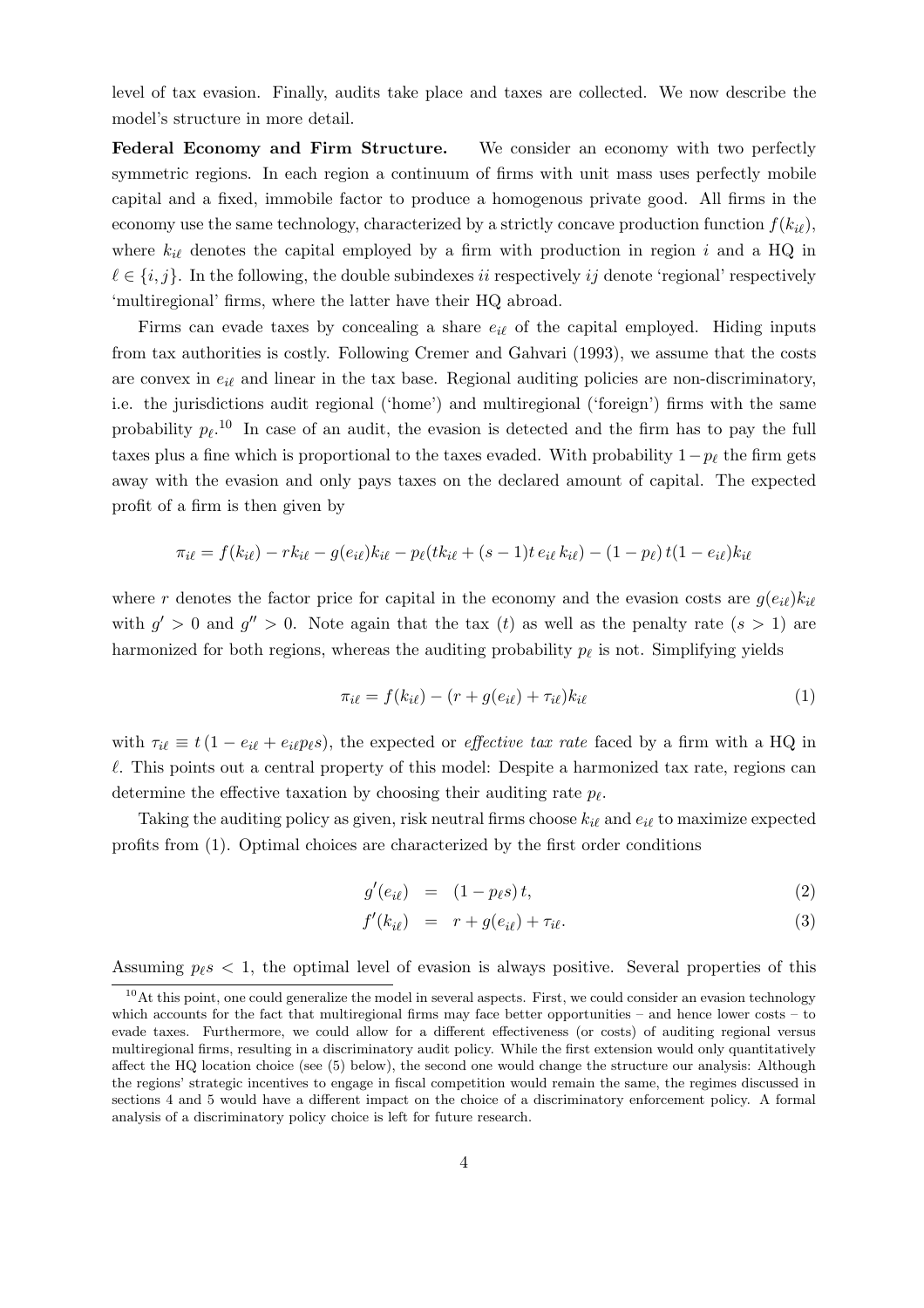framework derive from (2) and (3) (see Appendix A): First, firms will conceal more if the statutory tax rate increases or if the detection probability decreases – a standard result in the literature on evasion by firms (see e.g. Cremer and Gahvari, 1993). Second, an increase in the audit rate will raise (per unit) capital costs and hence decrease capital demand. This triggers an effect which is analogous to the impact of a tax increase on mobile capital in standard tax competition models. Third, each firm's optimal choice of capital input and tax evasion depends only on the location of its  $HQ -$  and not on its home region. This is the case since it is only the HQ location which determines the non-discriminatory auditing regime and thereby the effective tax rate for the firm. As firms are assumed to be identical with respect to evasion and production technologies, we get

$$
\pi_{i\ell} = \pi_{j\ell} = \pi_{\ell}, \quad e_{i\ell} = e_{j\ell} = e_{\ell}, \quad k_{i\ell} = k_{j\ell} = k_{\ell}, \quad \tau_{i\ell} = \tau_{j\ell} = \tau_{\ell}.
$$
 (4)

In the optimum, firms with a HQ in  $\ell$  will make the same profits, choose the same level of capital inputs respectively concealed capital, and will face the same effective tax rate  $\tau_{\ell}$ , irrespective of their home region. In the remainder of the paper, a single subindex of  $\tau$  will therefore denote the effective tax rate in the region where a firm has its HQ.

Headquarter Location. We now turn to the firms' choice of the HQ location. A firm from region i compares the expected profits if it maintains its HQ at home with the alternative of becoming a multiregional firm by relocating the  $HQ$  into region j. This comparison is influenced by the regions' effective tax rates (which are determined by the regional auditing policies) as well as  $\theta \leq \theta_i \leq \overline{\theta}$ , some firm-specific net-benefits  $(\theta > 0)$  respectively net-costs  $(\theta < 0)$  from relocating the HQ abroad (compare Black and Hoyt, 1989). The parameter therefore captures the firms' costs from relocating the HQ as well as potential benefits from positioning the HQ in a different region (e.g. close to an important market).<sup>11</sup>

A firm from region i will maintain its HQ at home iff  $\theta \leq \hat{\theta}_i$ , with

$$
\hat{\theta}_i \equiv \pi_{ii} - \pi_{ij}.\tag{5}
$$

The threshold equals the gains (or losses) from maintaining the HQ at home instead of going abroad. All firms with costs above (respectively benefits below) this threshold will keep their HQ in i, while those with  $\theta > \hat{\theta}_i$  will relocate it abroad.

Let the distribution of  $\theta$  among firms in both regions be given by the c.d.f.  $H(\theta)$ , where the density function satisfies  $0 < h(\theta) < \infty$  on the interval  $[\theta, \overline{\theta}]$ . The share of firms from region i which maintain their HQ at home is then given by

$$
\sigma_i = H(\hat{\theta}_i),\tag{6}
$$

and the share of multiregional firms equals  $1 - \sigma_i$ . One can interpret  $\sigma_i$  as an indicator for the interregional integration of firms, where a high [low] level of  $\sigma_i$  captures low [high] integration.

<sup>&</sup>lt;sup>11</sup>See e.g. Klier and Testa (2002), Black and Hoyt (1989).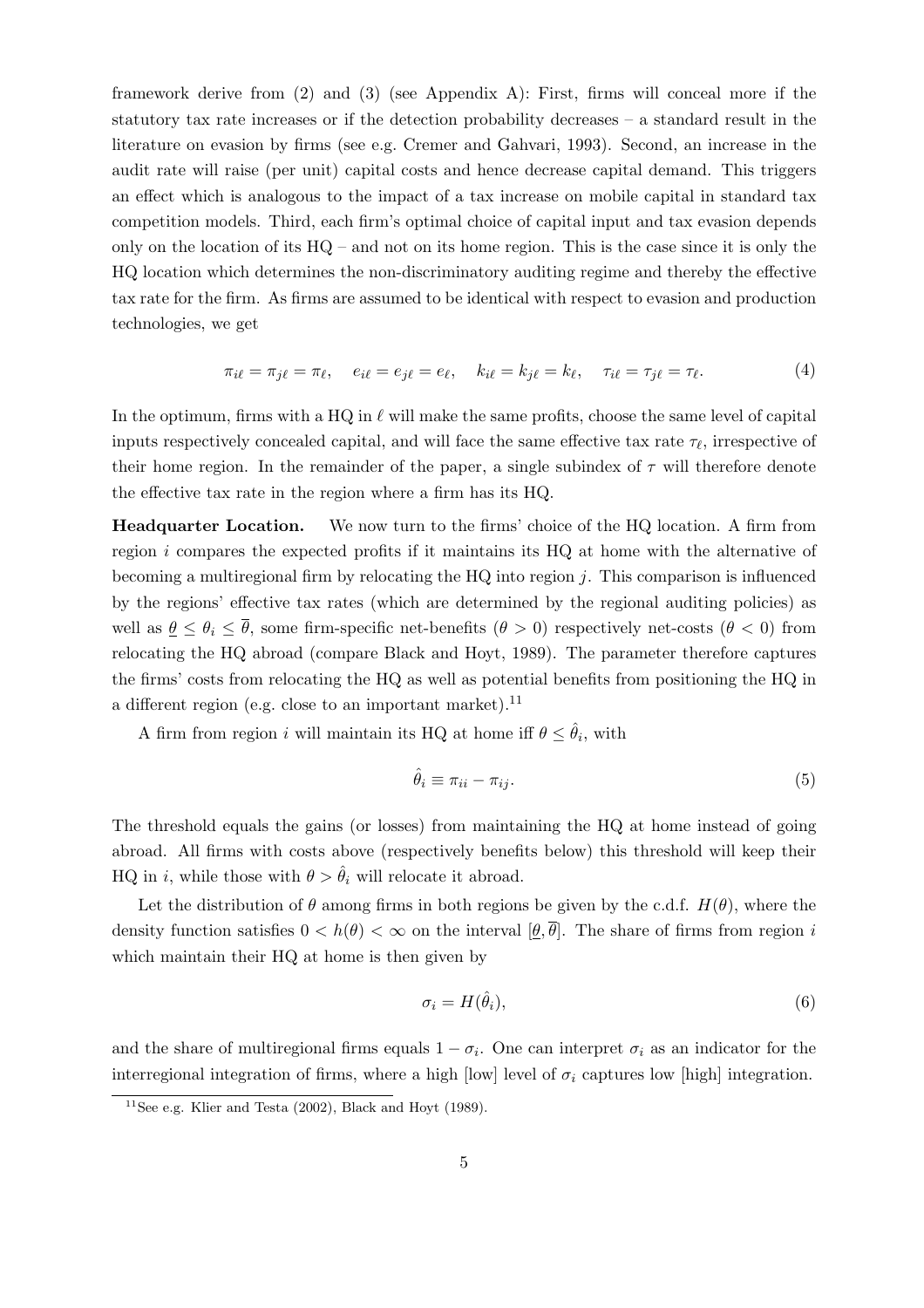Capital Market. In each region a representative household is endowed with a given amount of capital  $\bar{k}_i$  (as well as one unit of the immobile factor). Hence, capital supply is exogenously fixed and market clearing requires

$$
\sum \bar{k}_i = \sum \tilde{k}_i,
$$

where  $\tilde{k}_i \equiv \sigma_i k_{ii} + (1 - \sigma_j) k_{ji}$  denotes the (true) tax base of region i. It is composed of the capital from  $\sigma_i$  regional firms as well as the capital from  $1 - \sigma_i$  multiregional (foreign) firms, which have relocated their HQs into  $i$ .<sup>12</sup>

## 3 Decentralized Tax Enforcement

We will now study the endogenous choice of auditing rates. As a benchmark scenario, we first analyze the case of decentralized tax enforcement without any interregional sharing of tax revenues. Regional governments choose their enforcement efforts, taking into account the impact on tax evasion, the effective tax rate as well as the HQ and capital allocation. Authorities are assumed to maximize net revenues, consisting of taxes and penalties collected minus auditing costs. The costs, which are necessary to establish an auditing rate  $p_i$  for a tax base  $\tilde{k}_i$ , are given by  $c(p_i, \tilde{k}_i)$ , with  $c_1 \geq 0$ ,  $c_{11} \geq 0$ ,  $c_2 \geq 0$ ,  $c_{22} \geq 0$  and  $c_{12} \leq 0$ .<sup>13</sup> Regional net revenue can be written as

$$
R_i = \tau_i \tilde{k}_i - c(p_i, \tilde{k}_i)
$$
\n<sup>(7)</sup>

with  $\tau_i$  denoting the effective tax rate as defined above. Taking the other region's auditing rate as given, each authority then chooses  $p_i$  in order to maximize  $R_i$ . The first order condition to this problem is given by

$$
\tilde{k}_i \frac{\partial \tau_i}{\partial p_i} + \tau_i \frac{\partial \tilde{k}_i}{\partial p_i} = C'_i \tag{8}
$$

with

$$
C_i' \equiv c_1 + c_2 \frac{\partial \tilde{k}_i}{\partial p_i} \tag{9}
$$

and  $\partial \tau_i/\partial p_i > 0$  respectively  $\partial \tilde{k}_i/\partial p_i < 0$  are derived in Appendix A.<sup>14</sup> Condition (8) characterizes the regions' reaction functions which, in turn, determine the Nash equilibrium of the decentralized policy choice.

Let us now compare the result from decentralized auditing with the outcome under a centralized system. Consider a central authority which chooses (regional) tax enforcement levels in order to maximize total revenues max  $R = \sum R_i$ . The revenue maximizing choice is then

<sup>&</sup>lt;sup>12</sup> Equivalently, we can define  $K_i \equiv \sigma_i k_{ii} + (1 - \sigma_i) k_{ij}$ , capturing the capital employed in the production process of jurisdiction *i*. It is straightforward that there holds  $\sum K_i = \sum \tilde{k}_i$  in equilibrium.  $K_i$  consists of the capital from  $\sigma_i$  regional firms as well as from  $1 - \sigma_i$  multiregional (home) firms, which have their HQ in j. This shows that we treat the HQ as a 'letterbox', which does not employ any capital. We will come back to this point in the following.

<sup>&</sup>lt;sup>13</sup>The subindexes here denote the derivative(s) of  $c(.,.)$  w.r.t. the first respectively second argument(s).

 $14$ It is straightforward to show that the second order condition to this problem holds under our assumptions on  $c(.,.)$  and due to the concavity of  $\tau_i$  in  $p_i$ .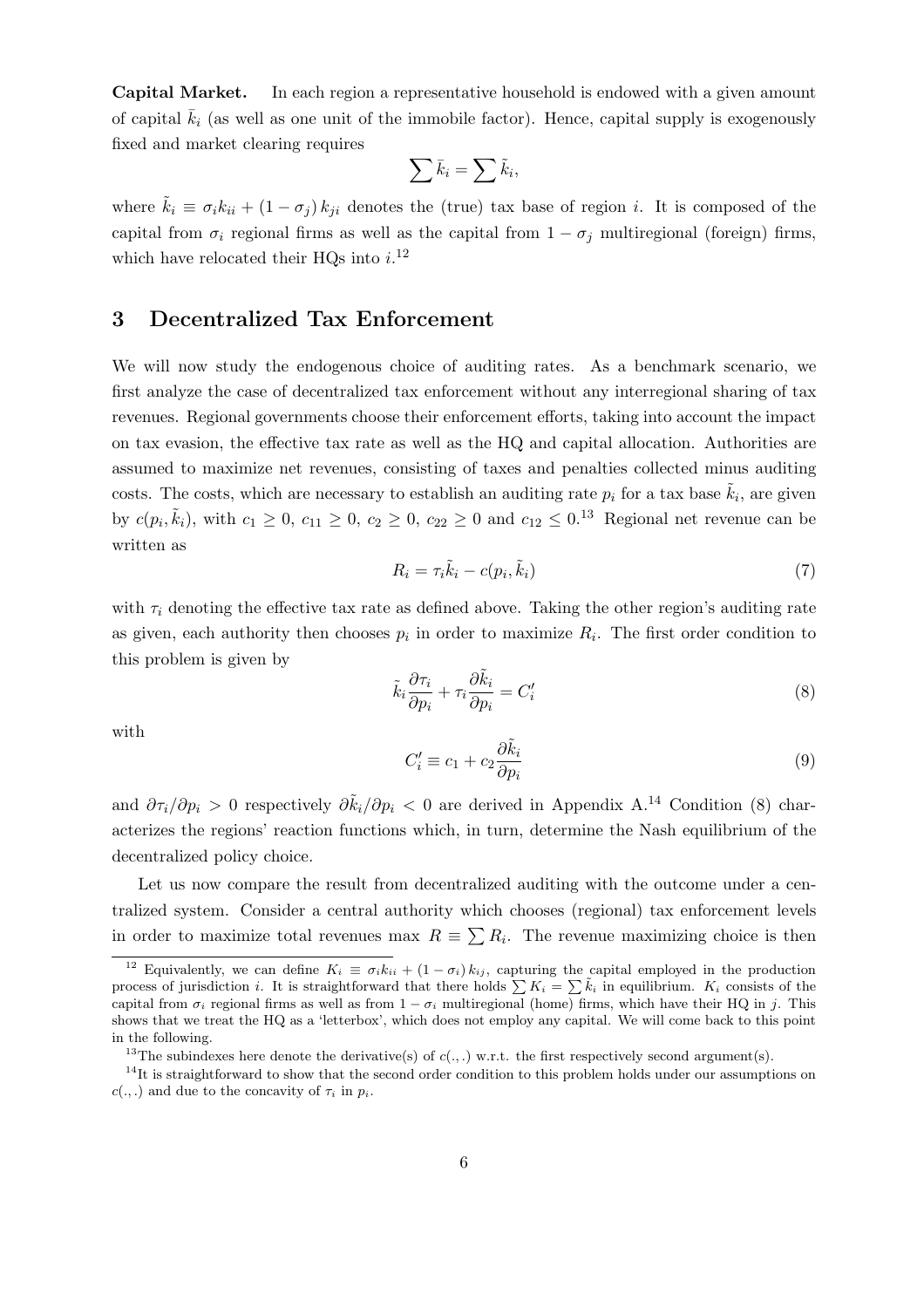characterized by

$$
\tilde{k}_i \frac{\partial \tau_i}{\partial p_i} = c_1(p_i, \tilde{k}_i)
$$
\n(10)

(equivalently for both regions).<sup>15</sup> Comparing this condition with  $(8)$ , one can easily see the difference between the coordinated and the uncoordinated policy choice. Under decentralized tax enforcement both regions take into account the capital outflows caused by stricter auditing, which reduce the marginal benefits from auditing. In contrast, a central authority considers that capital outflows from one region correspond to capital inflows – and ceteris paribus higher tax revenues – in the other jurisdiction. Stated differently, the central authority incorporates the fiscal externalities associated with regional auditing policies. The marginal benefits considered in the centralized decision – and therewith the chosen auditing rates – are therefore higher.

**Proposition 1** The decentralized policy choice results in auditing rates which are below the level a central authority would implement.

Proof. See Appendix.

This result is analogous to the findings in Cremer and Gahvari (2000) and Stöwhase and Traxler  $(2005)$ .<sup>16</sup> The proposition corresponds to the standard case of an inefficiently low taxation of mobile capital in the tax competition literature (Wilson, 1986; Zodrow and Mieszkowski, 1986). Although statutory tax rates are harmonized, regions use audit rates as strategic tools to engage in fiscal competition. Decentralized tax enforcement then results in an 'inefficiently' low level of auditing, respectively an 'inefficiently' high level of tax evasion – inefficient, from the perspective of revenue maximization.

In the following, we study how this result changes once we introduce different forms of tax sharing into our analysis. Before we do so, let us remark that we can not interpret Proposition 1 as a clear-cut result in favor of a centralized auditing system. (The same remark applies to the results derived in section 6.2 below.) Our framework is tailored to the analysis of a decentralized policy choice under different forms of interregional redistribution. A proper comparison of centralized and decentralized tax enforcement calls for including several arguments (such as economies of scale in auditing, information (dis)advantages, etc.) which are neglected here, as they would blur the focus of our study.

## 4 Decentralized Enforcement under Apportionment

We now introduce a stylized form of formula apportionment (FA) into the model. We assume that a share  $0 < \alpha < 1$  of tax revenues collected from multiregional firms is transferred back into the firm's home region – i.e. from the region of the  $HQ$  into the region where production takes place. While in practice the value of  $\alpha$  depends on a specific apportionment formula (e.g. based

<sup>&</sup>lt;sup>15</sup>Here we made use of  $\partial \tilde{k}_i/\partial p_i + \partial \tilde{k}_j/\partial p_i = 0$  as well as (4) and the properties of a symmetric equilibrium:  $p_i = p_j \Rightarrow \tau_i = \tau_j$  and  $c_2(p_i, \tilde{k}_i) = c_2(p_j, \tilde{k}_j)$  where j denotes a region  $j \neq i$ .

<sup>&</sup>lt;sup>16</sup>For c(p, k) with c<sub>22</sub> = 0 Stöwhase and Traxler (2005) discuss that this basic result generalizes for  $n \geq 2$ asymmetric regions.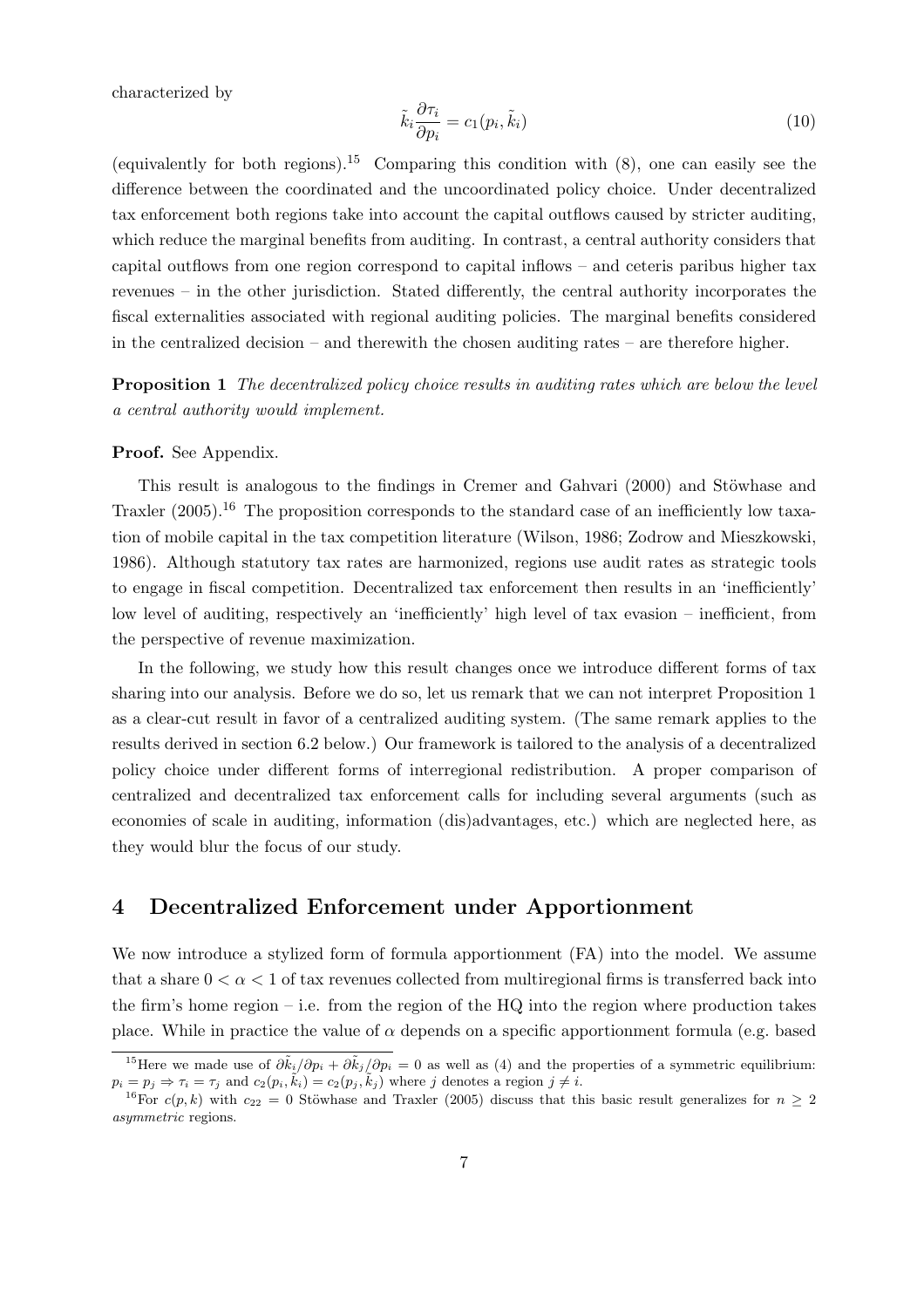upon the payroll in the different regions), we consider an exogenous level of apportionment. Although this assumption is untypical, it is not crucial for our results. Note first, that all our main findings are independent of the level of  $\alpha$ , as we do not allow for income effects. Second, in contrast to most other studies of FA (e.g. Riedel and Runkel, 2007), multiregional firms have no incentive to shift profits or costs. This is due to the fact that statutory taxes are harmonized and that effective taxation is determined exclusively by the HQ location. Instead of modeling HQs as 'letterboxes' (compare footnote 12) we could thus introduce an endogenous level of inputs employed in HQs and base the apportionment formula upon e.g. the payroll or the inputs used by the two units of multiregional firms.<sup>17</sup> Such an endogenous factor  $\alpha$  would not qualitatively affect the strategic incentives for the regions, nor would the apportionment rule affect the factor allocation within multiregional firms.<sup>18</sup>

Under FA the net revenue of a region  $i$  becomes

$$
R_i^{FA} = \sigma_i k_{ii} \tau_i + \alpha \left(1 - \sigma_i\right) k_{ij} \tau_j + \left(1 - \alpha\right) \left(1 - \sigma_j\right) k_{ji} \tau_i - c(p_i, \tilde{k}_i) \tag{11}
$$

The first term on the RHS depicts the revenues collected from the fraction  $\sigma_i$  of regional firms from i. The transfers under FA are reflected in the second and third term: The second term captures the fraction  $\alpha$  of taxes collected from domestic multiregional firms (from i with a HQ in  $j$ ), which are transferred back into region i. The third term indicates taxes paid by foreign multiregional firms (from j with a HQ in i). Since a share  $\alpha$  of these revenues is transferred to the firms' home region j, only the fraction  $1 - \alpha$  remains in i.

In the case of decentralized tax enforcement a regional planner now chooses  $p_i$  which maximizes  $R_i^{FA}$ . The first order condition to this problem is<sup>19</sup>

$$
(1 - \alpha (1 - \sigma_i)) \left( \tau_i \frac{\partial k_i}{\partial p_i} + k_i \frac{\partial \tau_i}{\partial p_i} \right) - \alpha (1 - \sigma_i) \tau_i \frac{\partial k_i}{\partial p_i} + (1 - \alpha) 2k_i \tau_i \frac{\partial \sigma_i}{\partial p_i} = C_i' \tag{12}
$$

From this condition one can identify several incentives which are embedded in the apportionment system:

- A. Distortion. The first term on the LHS of (12) shows that FA reduces the regions' marginal benefits from auditing. While a region  $i$  bears the full costs of auditing, it only receives a fraction  $(1 - \alpha)$  of the taxes enforced from foreign firms. This distortion clearly provides a disincentive for auditing.
- B. *Mitigation of k–Competition*. The apportionment system reduces the incentives to engage in the competition for mobile capital. Under FA, revenues from domestic firms which

<sup>&</sup>lt;sup>17</sup>One caveat is that our stylized modeling of FA does not capture a formula which is linked to a company's sales in the different regions (or to any other variable which is unaffected by the HQ location).

<sup>&</sup>lt;sup>18</sup>Assume that the apportionment formula is based upon the capital allocation between the place of production and the HQ. In this case – and allowing for different evasion technologies at the two units – a variation in the auditing rate could result in a disproportionate change in the level of capital concealed at the HQ respectively at the production place. Thereby, the apportionment factor would change, i.e.  $\alpha$  would become a function of  $p_i$ . It is easy to show, that including  $\alpha(p_i)$  in (11) below, does only quantitatively change the subsequent first order condition in (12), as the term  $\partial \alpha(p_i)/\partial p_i$  vanishes in a symmetric equilibrium between symmetric regions.

<sup>&</sup>lt;sup>19</sup>Compare the Proof of Proposition 2 in the Appendix. There we also show  $\partial \sigma_i/\partial p_i < 0$ .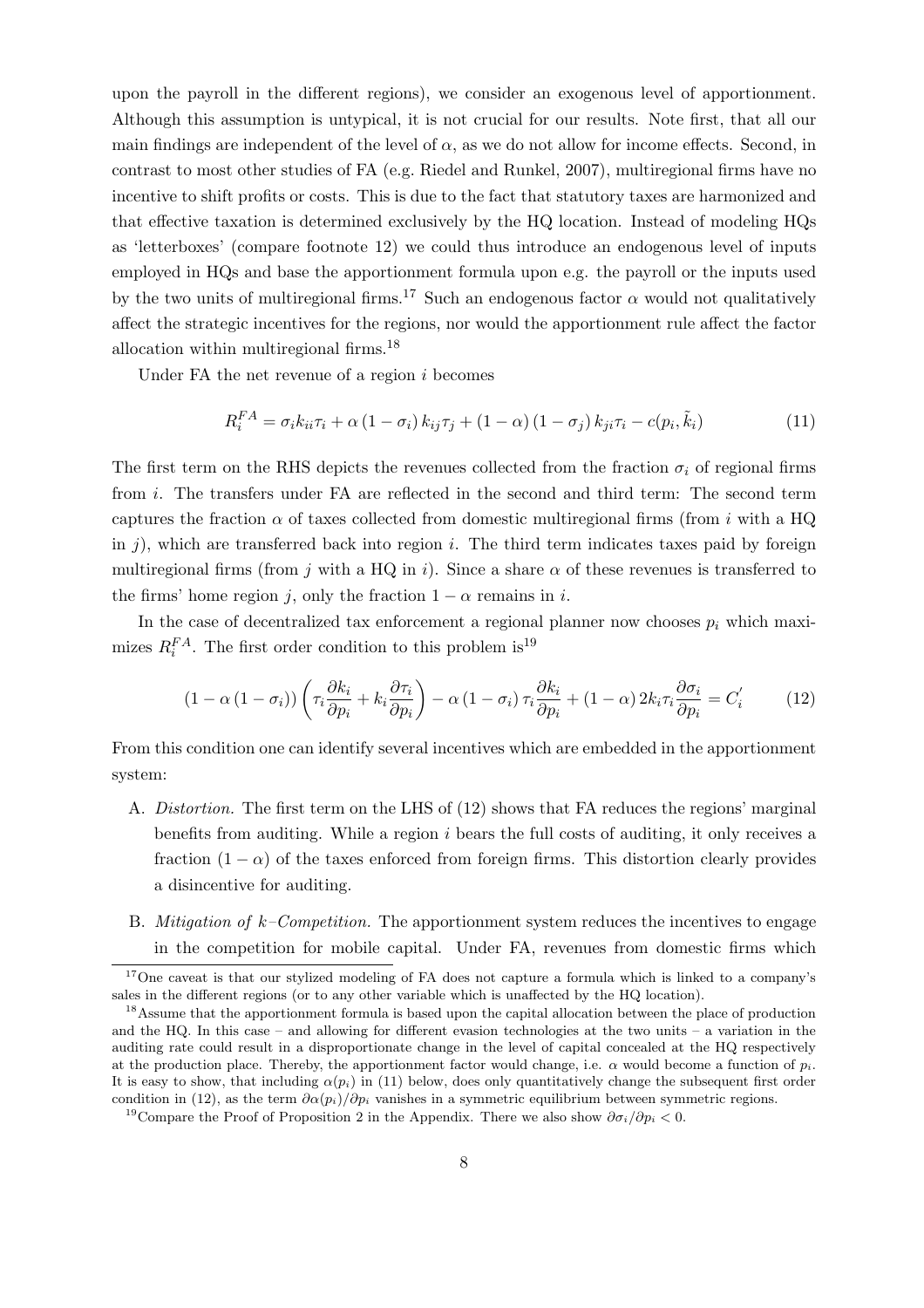are taxed abroad are (partially) retrieved, whereas revenues from foreign multiregional firms are (partially) transferred abroad. This induces regions to internalize – at least to some extent – the fiscal externalities from its auditing policies.<sup>20</sup> The effect, captured by condition (12)'s second term, therefore works in favor of higher auditing rates.

C. *Mitigation of HQ–Competition*. The third term on the LHS of  $(12)$  reflects a similar effect: FA reduces the revenue gains from attracting foreign HQs as well as the losses from loosing domestic HQs. This internalization effect mitigates the incentives to compete for HQs and thereby tends to increase auditing rates.

As compared to the benchmark case without any interregional redistribution of taxes, FA exerts incentives to reduce (effect A) as well as incentives to intensify (effects B and C) auditing. Hence, the overall impact of the apportionment system on the decentralized policy choice is in general ambiguous. Comparing conditions (12) and (8) delivers the following result:

Proposition 2 Under FA, the decentralized policy choice results in auditing rates which are below the level chosen in the absence of any tax sharing scheme iff

(i) 
$$
\hat{\lambda}_i > 0
$$
 and  $\sigma_i < \hat{\mu}_i$ .

The uncoordinated auditing rates under FA are **above** the level chosen in the absence of any tax sharing iff

(ii) 
$$
\hat{\lambda}_i > 0
$$
 and  $\sigma_i > \hat{\mu}_i$ , or (iii)  $\hat{\lambda}_i < 0$ 

with

$$
\hat{\lambda}_i \equiv k_i \frac{\partial \tau_i}{\partial p_i} + 2\tau_i \frac{\partial k_i}{\partial p_i} \quad \text{and} \quad \hat{\mu}_i \equiv 1 + 2k_i \tau_i \frac{\partial \sigma_i}{\partial p_i} \frac{1}{\hat{\lambda}_i}.\tag{13}
$$

Proof. See Appendix.

The proposition defines conditions under which the introduction of FA will either raise or lower the intensity of decentralized tax enforcement. The crucial thresholds in these conditions are  $\hat{\lambda}_i$ , which captures the sum of effects A and B discussed above, as well as  $\hat{\mu}_i$ , which measures the strength of effect C relative to  $\hat{\lambda}_i$ . If  $\hat{\lambda}_i < 0$ , FA provides an unambiguous incentive to intensify auditing. This is the case whenever the marginal capital mobility,  $|\partial k_i/\partial p_i|$ , is relatively high and the impact of stricter auditing on the effective tax rate,  $\partial \tau_i / \partial p_i$ , is relatively small. For this scenario, there exists a strong incentive to compete for mobile capital. The mitigation of capital competition (effect B) then has a strong impact on the choice of auditing rates and dominates the distortion from FA (effect A), which is weaker for small  $\partial \tau_i / \partial p_i$ .

If marginal capital outflows are relatively small and the impact of auditing on effective taxation is relatively high, we will get  $\hat{\lambda}_i > 0$ , i.e. the case where the distortion (A) dominates the mitigation effect B. However, FA also alleviates the competition for mobile HQs (effect C

 $^{20}$ Hence, the effect is similar – though not identical – to the internalization effects from revenue sharing discussed in Köthenbürger  $(2002)$  as well as in Stöwhase and Traxler  $(2005)$ .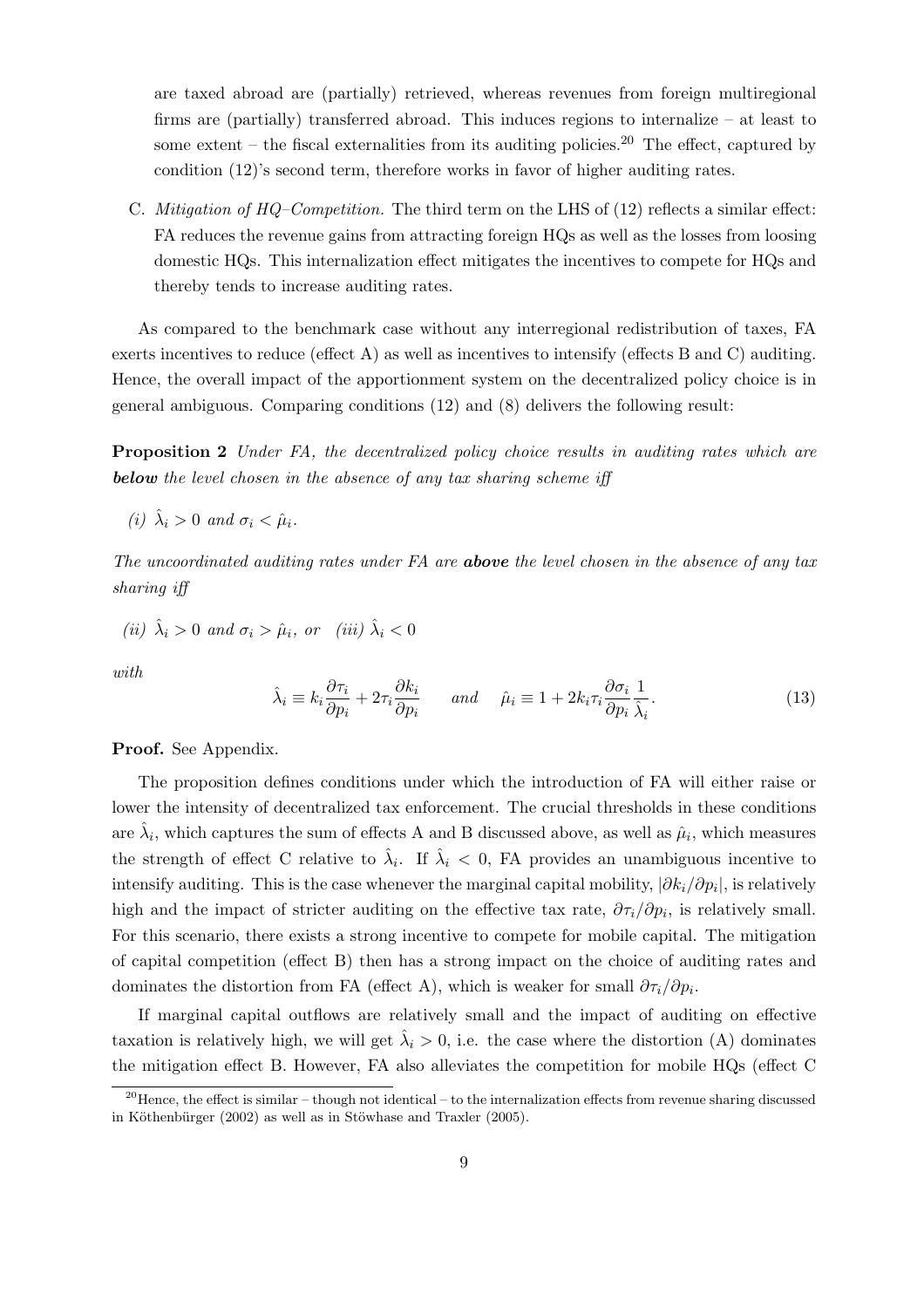from above), thereby providing a further incentive to raise auditing rates. As long as  $\sigma_i > \hat{\mu}_i$ , this last effect is sufficiently strong to outbalance (together with B) the distortion.

The intuition behind the last condition is straightforward. On the one hand, FA has little impact on a region's tax revenues for high levels of  $\sigma_i$  (when there are only few multiregional firms). For a low degree of interregional integration the distortionary effect as well as the competition mitigating effect B are both relatively weak.<sup>21</sup> On the other hand, effect C crucially depends on the marginal HQ-mobility but not on the absolute level of  $\sigma_i$ . The more sensitive HQ locations react to an increase in auditing, the more important becomes the apportionment's incentive to mitigate the HQ-competition. Stated more technically: the higher  $|\partial \sigma_i/\partial p_i|$ , the smaller  $\hat{\mu}_i$  and the more likely condition  $\sigma_i > \hat{\mu}_i$  will be met.

Following the same line of reasoning it is clear that for  $\sigma_i < \hat{\mu}_i$  (and  $\hat{\lambda}_i > 0$ ) FA tends to further push auditing efforts below the level chosen in the absence of any tax sharing. This condition is more likely to be fulfilled, if there are many multiregional firms  $(\sigma_i$  is low) or if marginal HQ–mobility is small. Under these conditions, the mitigation effect C has only a minor impact and the distortion from FA dominates.



Figure 1: Impact of the Apportionment System

A graphical illustration of the three different cases from Proposition 2 is provided in Figure 1. The graph shows  $\hat{\lambda}_i$  on the horizontal and  $\sigma$  as well as  $\hat{\mu}_i$  on the vertical axis. As long as  $\hat{\lambda}_i < 0$ , the introduction of a FA system will unambiguously result in higher auditing rates for the whole range of  $\sigma \in [0,1]$ . For  $\hat{\lambda}_i > 0$ , apportionment works in favor of higher auditing efforts only if  $\sigma$  is above the  $\hat{\mu}_i$ -curve. In this case, the two mitigation effects B and C outbalances the disincentive for auditing (A). If, however,  $\sigma_i < \hat{\mu}_i$ , the distortion dominates. Note that an increase in  $\hat{\lambda}_i$ captures that the distortion becomes stronger relative to effect B (e.g. if either capital mobility

<sup>&</sup>lt;sup>21</sup>One can easily see from (12) that effect A as well as effect B are decreasing in  $\sigma_i$ .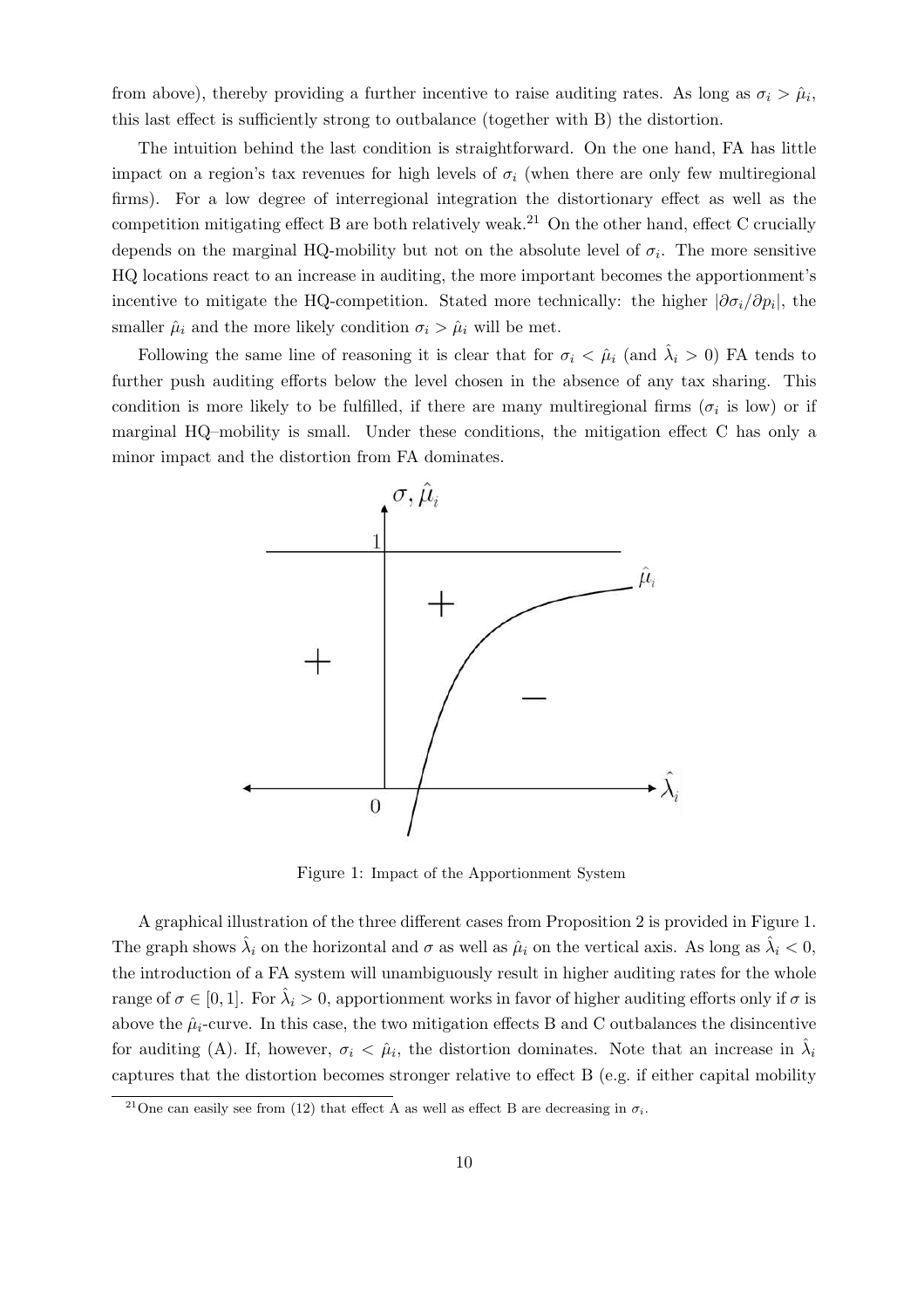decreases or if the marginal impact of auditing on the effective tax rate increases). The higher  $\hat{\lambda}_i$ , the bigger the mitigation effect C must therefore be in order to outbalance the distortion. This is reflected by the threshold  $\hat{\mu}_i$  which increases in  $\hat{\lambda}_i$ .

#### 5 Decentralized Enforcement under Fiscal Equalization

We now turn to a different form of interregional redistribution: fiscal equalization (FE) in the form of revenue sharing. Each region contributes a share  $0 < \beta < 1$  of its gross revenues to the equalization system and receives half of the total contributions. The costs of tax enforcement, however, are still carried by the regions. Region i's net revenues then become

$$
R_i^{FE} = (1 - \beta) R_i^G + \frac{\beta}{2} \sum R_i^G - c(p_i, \tilde{k}_i)
$$

where  $R_i^G \equiv \tau_i \tilde{k}_i$  denotes the gross revenue. The uncoordinated, revenue maximizing choice is then characterized by

$$
\left(1 - \frac{\beta}{2}\right)\left(\tau_i \frac{\partial k_i}{\partial p_i} + k_i \frac{\partial \tau_i}{\partial p_i}\right) - \frac{\beta}{2} \tau_i \frac{\partial k_i}{\partial p_i} + (1 - \beta) 2k_i \tau_i \frac{\partial \sigma_i}{\partial p_i} = C'_i.
$$
\n(14)

Comparing (14) with the equivalent condition for the decentralized policy choice in a federal economy without any tax sharing (section 3), we get the following result:

**Proposition 3** Under FE, the decentralized policy choice results in auditing rates which are below the level chosen in the absence of any tax sharing iff

(i)  $\hat{\lambda}_i > 0$  and  $\hat{\mu}_i > \frac{1}{2}$  $\frac{1}{2}$ .

The uncoordinated auditing rates under revenue sharing are **above** the level chosen in the absence of any tax sharing iff

(ii)  $\hat{\lambda}_i > 0$  and  $\hat{\mu}_i < \frac{1}{2}$  $\frac{1}{2}$ , or (iii)  $\hat{\lambda}_i < 0$ .

Proof. See Appendix.

The overall impact from FE is similar – though, as we will show, not identical – to the one from FA, studied in the previous section. On the one hand, FE distorts the regions' incentives to enforce taxes as it reduces the marginal benefits from auditing without affecting marginal costs (first term in  $(14)$ , the counterpart to effect A from section 4). On the other hand, the mechanism induces regions to partially internalize the externalities from auditing: it lowers the costs from an outflow of capital respectively HQs (second respectively third term in (14), similar to effect B respectively C from above). As long as  $\hat{\lambda}_i < 0$  (when the internalization of spillovers from effect B dominates the distortion), FE provides an unambiguous incentive to implement higher auditing rates as compared to the scenario without any interregional sharing respectively apportionment of revenues. If  $\hat{\lambda}_i > 0$  (when the distortion dominates effect B) the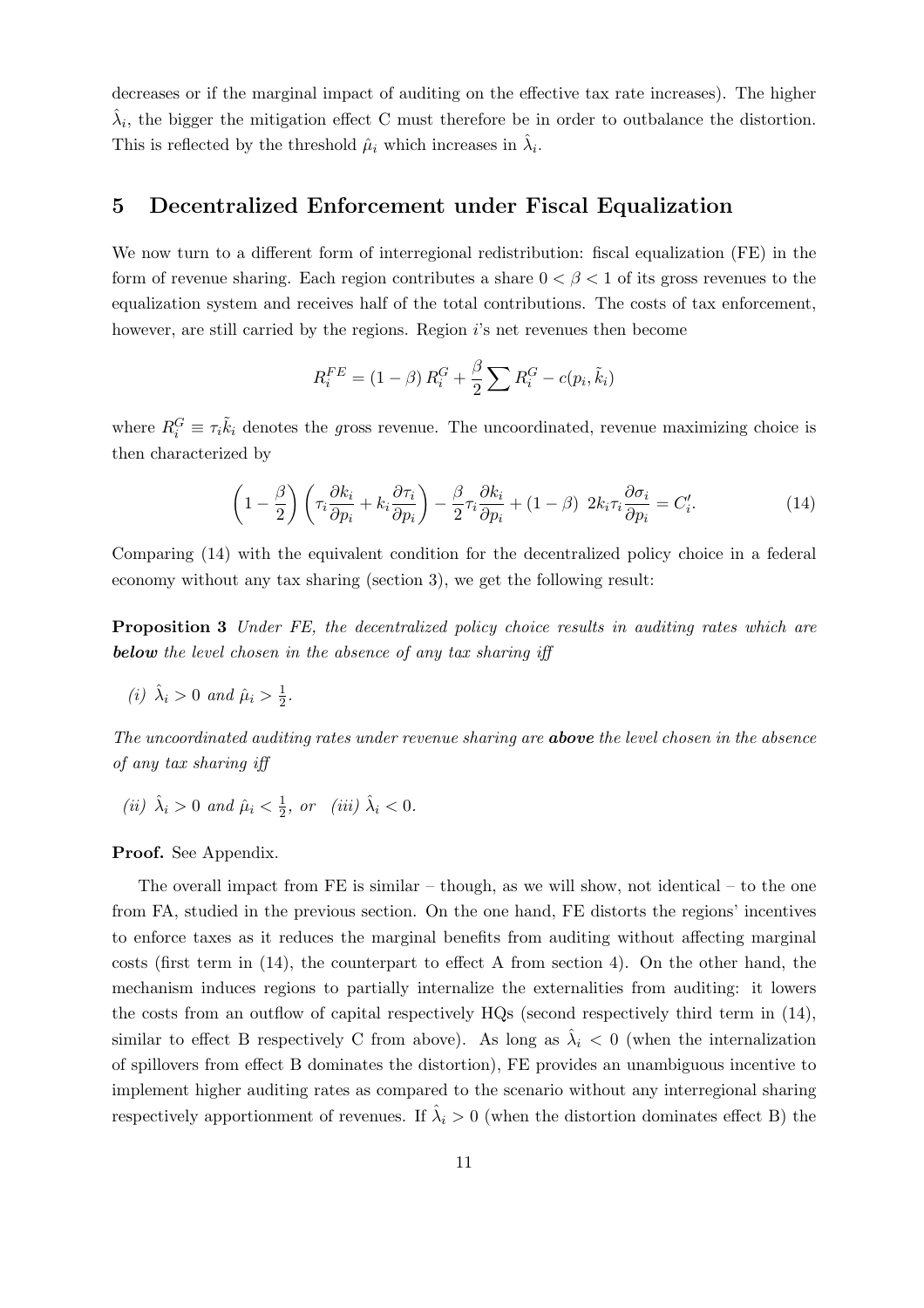overall impact from FE depends on  $\hat{\mu}_i$ , the strength of the internalization effect C relative to  $\hat{\lambda}_i$ , the sum from effect A and B. Whenever  $\hat{\mu}_i < \frac{1}{2}$  $\frac{1}{2}$ , the internalization effect C is sufficiently strong to outbalance – together with  $B$  – the distortionary effect. In this case, FE still works in favor of higher auditing rates. The opposite holds true for  $\hat{\mu}_i > \frac{1}{2}$  $\frac{1}{2}$  (and  $\hat{\lambda}_i > 0$ ). Here, the competition mitigating effects are too weak to compensate the disincentives from FE.

Note that  $\frac{1}{2}$  in the conditions for case (i) and (ii) in Proposition 3 can be interpreted as the marginal tax on a region's tax revenues, implicit in the equalization scheme. Under FE, regions contribute a fraction  $\beta$  of their revenues and get back  $\beta/n$ , with n denoting the number of jurisdictions within the economy. Allowing for  $n > 2$ , the evaluation of (gross) revenue sharing would thus depend on the number of jurisdictions, as the distortionary effect is increasing – respectively the internalization is decreasing – in n (see Proposition 3 in Stöwhase and Traxler, 2005). Since the impact from the number of jurisdictions on the incentives from tax revenue sharing is well known (compare e.g. Köthenbürger, 2002), we focus on the case  $n = 2$ .



Figure 2: Impact of Fiscal Equalization

Figure 2 illustrates Proposition 3 graphically. The two areas where the introduction of FE would either increase or decrease auditing rates are separated by the dashed line at  $\tilde{\lambda}_i$ , with

$$
\tilde{\lambda}_i \equiv -4k_i\tau_i\frac{\partial \sigma_i}{\partial p_i} > 0
$$

corresponding to the level of  $\hat{\lambda}_i$  for which  $\hat{\mu}_i = \frac{1}{2}$  $\frac{1}{2}$ .<sup>22</sup> For all  $\hat{\lambda}_i < \tilde{\lambda}_i$ , capital as well as HQ-mobility are sufficiently high, such that the alleviation of fiscal competition outweighs the distortion from revenue sharing. Contrarily, the disincentives dominate for  $\hat{\lambda}_i > \tilde{\lambda}_i$ .

<sup>&</sup>lt;sup>22</sup>Note that  $\tilde{\lambda}_i > 0$  follows from  $\partial \sigma_i/\partial p_i < 0$ , which is derived in (A.8) in the Appendix. (A.8) further implies that there always exists a finite value of  $\hat{\lambda}_i$  for which revenue sharing has a negative impact on auditing efforts.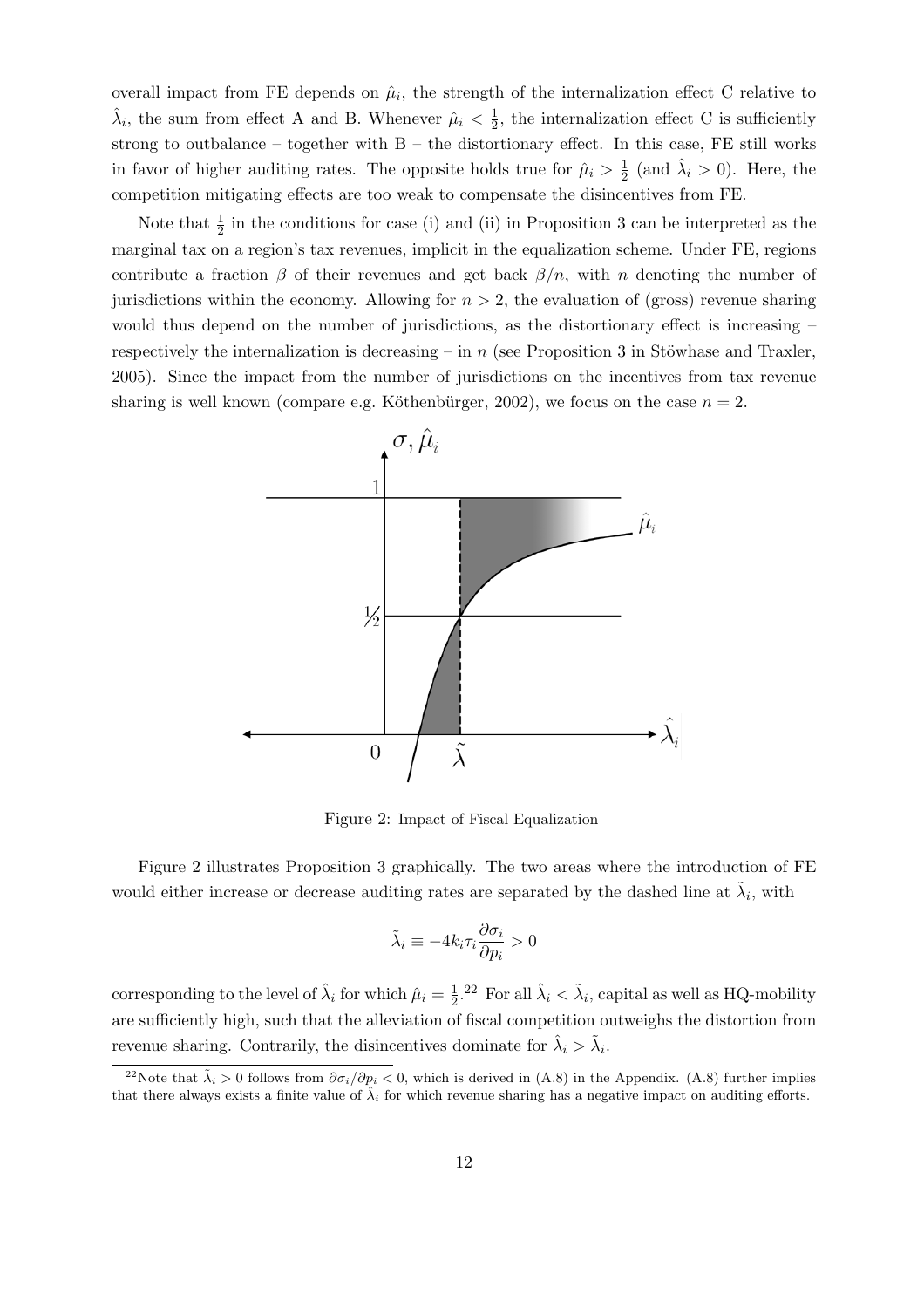#### 5.1 Qualitative Comparison of Apportionment and Fiscal Equalization

A comparison of figures 1 and 2 respectively Propositions 2 and 3 shows that the impact of an apportionment and an equalization scheme are qualitatively equivalent for  $\hat{\lambda}_i < 0$ . If  $\hat{\lambda}_i > 0$ , however, the two schemes can work into different directions: For all  $0 \leq \sigma_i < \hat{\mu}_i \leq \frac{1}{2}$  $\frac{1}{2}$  (illustrated by the grey shaded area to the left of  $\tilde{\lambda}_i$  in figure 2), FA provides an incentive to reduce enforcement efforts, whereas FE would work in favor of more frequent auditing. The intuition behind this discrepancy is straightforward: While the incentives embedded in an apportionment system depend on the share of multiregional firms, this level of interregional integration does not play any role under FE. Whenever  $0 < \hat{\lambda}_i < \tilde{\lambda}_i$ , the two mitigation effects dominate the distortion under FE – independently of  $\sigma_i$ . Under FA, however, the distortion can dominate for sufficiently high levels of interregional integration (if  $\sigma_i < \hat{\mu}_i$ ).

The two different forms of tax sharing also have qualitatively different impacts for  $\hat{\lambda}_i > \tilde{\lambda}_i$ whenever  $\frac{1}{2} \leq \hat{\mu}_i < \sigma_i \leq 1$  (depicted by the second grey shaded area in figure 2). In this parameter range, capital as well as HQ-mobility are relatively low and the mitigation of fiscal competition has little impact. Under FE, the distortionary effect becomes dominant. Under FA, however, the distortion will be small if there are sufficiently few multiregional firms  $(\sigma_i > \hat{\mu}_i)$ . In this case, the two mitigation effects offset the distortion. Hence, FE would result in lower auditing efforts, whereas FA would trigger higher auditing rates. We summarize these findings in

**Corollary 1** For  $\hat{\lambda}_i > 0$  the qualitative impact of a FA system on decentralized tax enforcement is different to the impact of FE iff either  $0 \leq \sigma_i < \hat{\mu}_i \leq 1/2$  or  $1/2 \leq \hat{\mu}_i < \sigma_i \leq 1$ .

#### 5.2 Quantitative Comparison of Apportionment and Fiscal Equalization

Let us now ask, under which of the two regimes – FA or FE – the decentralized policy choice will lead to stricter tax enforcement. The answer to this question is given by

Proposition 4 The decentralized policy choice under FA results in auditing rates which are below the level chosen under FE iff

- (i)  $\hat{\lambda}_i > 0$  and  $\zeta_i > \hat{\mu}_i$  [ $\zeta_i < \hat{\mu}_i$ ], or
- (ii)  $\hat{\lambda}_i < 0$  and  $\zeta_i < \hat{\mu}_i$   $[\zeta_i > \hat{\mu}_i]$

for  $\alpha < \beta$  [ $\alpha > \beta$ ] and

$$
\zeta_i \equiv \frac{\alpha \sigma_i - \beta/2}{\alpha - \beta}.
$$
\n(15)

Otherwise, the uncoordinated auditing rates under FA are **above** or, for the special case  $\zeta_i = \hat{\mu}_i$ , equal to the rates chosen under FE.

Proof. See Appendix.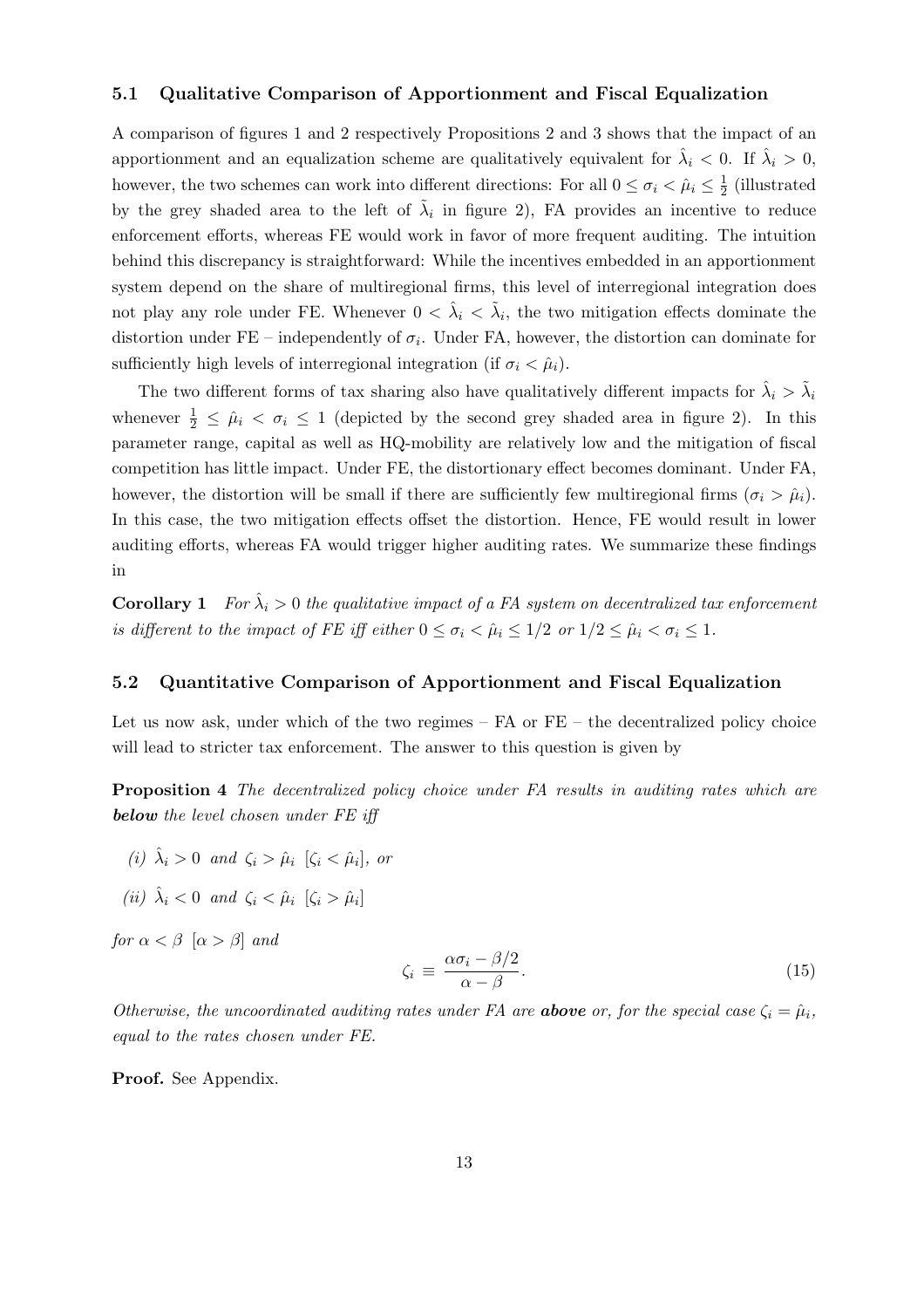While the conditions of this proposition look slightly convoluted, they all derive from

$$
\left[\alpha(1-\sigma_i)-\beta/2\right]\hat{\lambda}_i + \left(\alpha-\beta\right)2k_i\,\tau_i\,\frac{\partial\sigma_i}{\partial p_i} > 0\tag{16}
$$

(see the Proof of Proposition 4 for the derivation). If condition (16) is fulfilled, the marginal benefits from auditing are higher under FE than under FA for any  $p_i$ . Replacing FA by a FE system would then trigger an increase in the auditing efforts.

Condition (16) simply compares the incentives from the two forms of sharing taxes. In particular, it compares the differences in the weighting of  $\hat{\lambda}_i$  – the sum from the distortionary effect  $(A)$  and the mitigation of capital competition  $(B)$  – as well as the weighting of the mitigation of HQ-competition (effect C). To illustrate this, let us restrict to  $\alpha < \beta$  and consider first scenario (i) from the Proposition. In this scenario  $\hat{\lambda}_i > 0$ , i.e. the distortion from the redistribution of tax revenues dominates the mitigation effect B (for both schemes). The second term on the LHS of  $(16)$  is then unambiguously positive, reflecting that the mitigation effect C is larger under FE as  $\beta > \alpha$  (remember that  $\partial \sigma_i/\partial p_i < 0$ ). Hence, it is sufficient for (16) to be satisfied, if the expression in the squared brackets is positive. Intuitively this is the case, whenever the distortion from FA – captured by the term  $\alpha(1 - \sigma_i)$  – is stronger than the one from FE. In contrast to this sufficient condition,  $\zeta_i > \hat{\mu}_i$  represents the necessary (and sufficient) condition for (16) to hold under this scenario.

To see the intuition behind this latter condition, remember two points: First, note that  $\hat{\mu}_i$ measures the degree of HQ-mobility (relative to  $\hat{\lambda}_i$ ). The more sensitive the HQ location reacts to changes in the auditing rates, the lower  $\hat{\mu}_i$  (for  $\hat{\lambda}_i > 0$ ), the easier it becomes for  $\zeta_i > \hat{\mu}_i$ to hold. The reason behind this is that the mitigation effect  $C$  – which is larger under  $FE$  as  $\beta > \alpha$  – then becomes stronger, and the differences in the weights FA respectively FE put on  $\hat{\lambda}_i$  are less crucial. Second, we know from our previous analysis that the distortion from FA will increase with a higher degree of interregional firm integration (a lower level of  $\sigma_i$ ). This is reflected by  $\partial \zeta_i/\partial \sigma_i < 0$  (for  $\alpha < \beta$ ), making  $\zeta_i > \hat{\mu}_i$  more likely to hold for lower values of  $\sigma_i$ .

Scenario (ii) from Proposition 4 captures the case where  $\hat{\lambda}_i < 0$ , i.e. where the mitigation effect B dominates the distortion (for both schemes). It would then be sufficient for (16) to hold, if the expression in the squared brackets is negative. This holds whenever the weight on  $\hat{\lambda}_i$  under FA is smaller than under FE. In contrast to before, a high weighting now results in a stronger internalization effect, providing a more pronounced incentive to raise auditing rates. This is also reflected in the necessary (and sufficient) condition for this scenario,  $\zeta_i < \hat{\mu}_i$ , which is just the reversal of the condition for scenario (i).

## 6 Joint System of Apportionment and Fiscal Equalization

Finally we discuss the interaction of FA and FE in a tax sharing scheme which combines both elements of interregional redistribution. Motivated by the institutional arrangements in Germany, we consider a mechanism where revenues after apportionment are shared, whereas the costs of tax enforcement are still carried by the regions. A jurisdiction contributes a share  $0 < \beta < 1$  of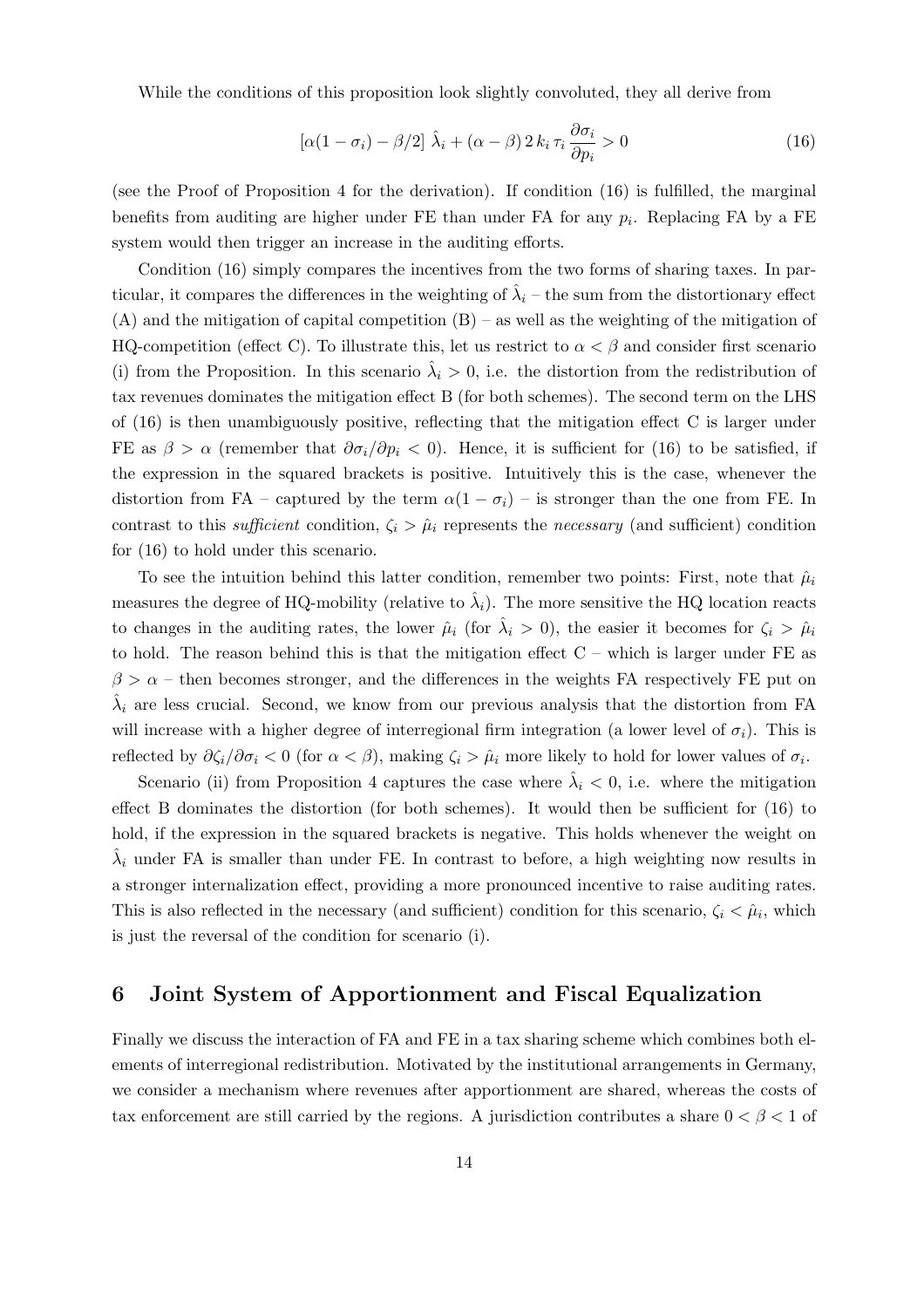its gross revenues after apportionment,  $R_i^{GA} \equiv R_i^{FA} + c(p_i, \tilde{k}_i)$ , with  $R_i^{FA}$  being defined in (11). Regional revenues net of enforcement costs are then given by

$$
R_i^{FF} = (1 - \beta) R_i^{GA} + \frac{\beta}{2} \sum R_i^{GA} - c(p_i, \tilde{k}_i).
$$

The first order condition to the region's revenue maximization problem becomes

$$
(1 - \gamma_1) \left( \tau_i \frac{\partial k_i}{\partial p_i} + k_i \frac{\partial \tau_i}{\partial p_i} \right) - \gamma_1 \tau_i \frac{\partial k_i}{\partial p_i} + \gamma_2 \ 2k_i \tau_i \frac{\partial \sigma_i}{\partial p_i} = C'_i \tag{17}
$$

where the terms

$$
\gamma_1 \equiv \frac{\beta}{2} + \alpha (1 - \beta) (1 - \sigma_i) \ge 0 \quad \text{and} \quad \gamma_2 \equiv (1 - \beta) (1 - \alpha) \ge 0
$$

capture the interaction of the incentives from FA and FE. A comparison with the decentralized auditing choice studied in section 3 leads us to

Proposition 5 Under a joint system of FA and FE the decentralized policy choice results in auditing rates which are **below** the level chosen in the absence of any tax sharing iff

(i)  $\hat{\lambda}_i > 0$  and  $\delta_i < \hat{\mu}_i$ .

The uncoordinated auditing rates will be **above** the level chosen in the absence of tax sharing iff

(ii) 
$$
\hat{\lambda}_i > 0
$$
 and  $\delta_i > \hat{\mu}_i$ , or (iii)  $\hat{\lambda}_i < 0$ ,

with

$$
\delta_i \equiv \frac{\beta/2 + \sigma_i (1 - \beta) \alpha}{\beta + (1 - \beta) \alpha}.
$$
\n(18)

Proof. See Appendix.

As the joint tax sharing scheme represents a linear combination of FA and FE, its incentives are closely related to the respective isolated effects. Compared to an economy without any redistribution of tax revenues, the joint scheme provides incentives for higher auditing rates as long as  $\hat{\lambda}_i < 0$ . This is not surprising, as the impact from FA and FE are qualitatively identical for this parameter range (compare Propositions 2 and 3).

More interesting is the case of  $\hat{\lambda}_i > 0$ . For this parameter range, the interplay of FA and FE will result in stricter tax enforcement as compared to the benchmark scenario if  $\delta_i > \hat{\mu}_i$ . The opposite holds true for  $\delta_i < \hat{\mu}_i$ . It is straightforward that the joint effects from FA and FE tend to increase auditing rates, whenever FA and FE have the same effect. $23$ 

Remember that for  $\hat{\lambda}_i > 0$  the distortive effect from tax sharing (effect A) is stronger than the mitigation of capital competition (effect B). Since the apportionment element within the joint scheme becomes less important with fewer multiregional firms (compare Proposition 2), the net

<sup>&</sup>lt;sup>23</sup>One can easily show that  $\sigma_i > \hat{\mu}_i$  and  $1/2 > \hat{\mu}_i$  together are sufficient for  $\delta_i > \hat{\mu}_i$ .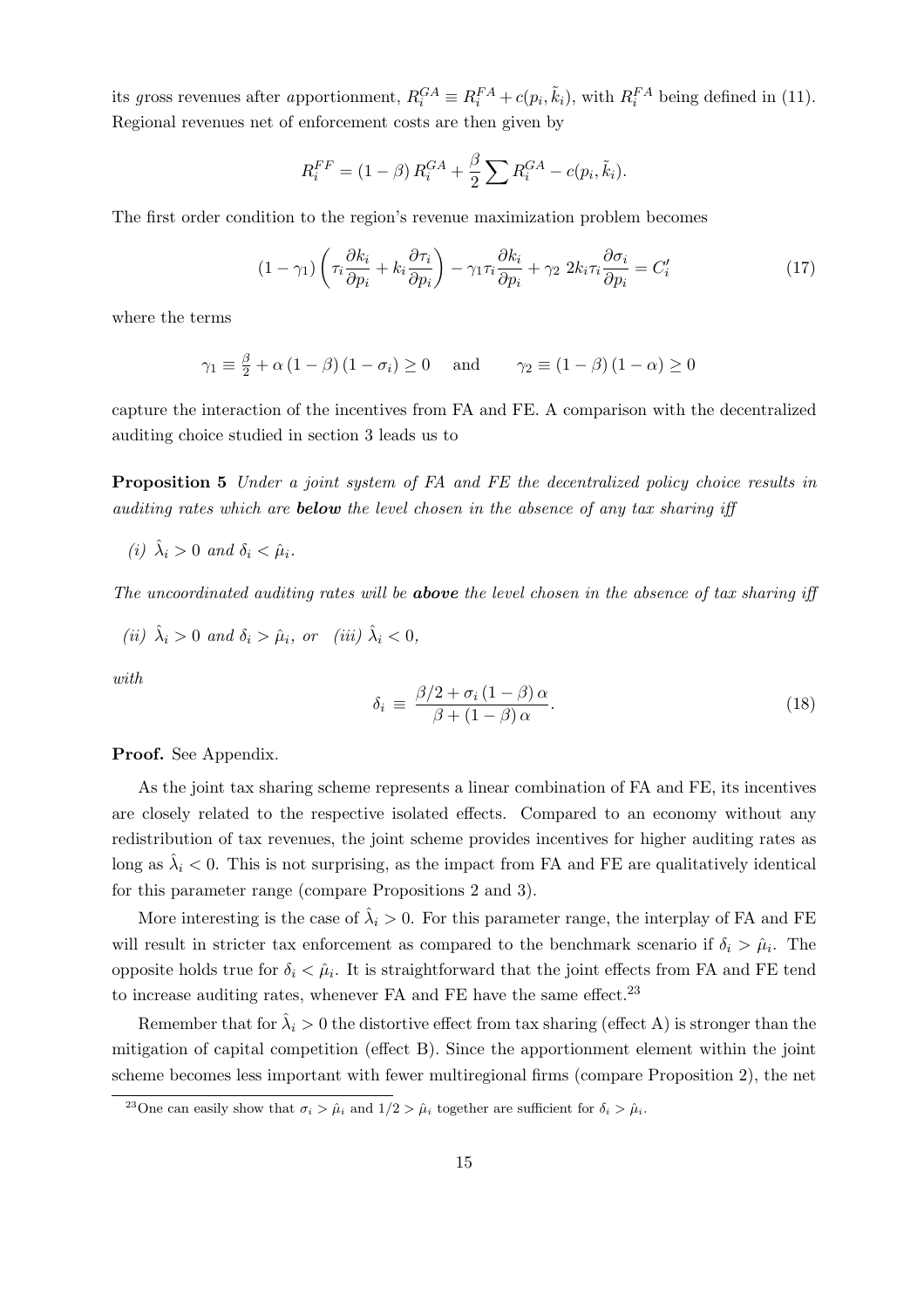distortion – the sum of effects A and B – is decreasing in  $\sigma_i$ . For a lower level of interregional integration (high values of  $\sigma_i$ ), the mitigation of HQ-competition (effect C) is therefore more likely to outbalance the distortion, and tax sharing would work in favor of stricter auditing. Formally, the condition  $\delta_i > \hat{\mu}_i$  becomes less binding for high values of  $\sigma_i$ , since  $\delta_i$  is increasing in  $\sigma_i$ .

What can we say about the impact of  $\alpha$  and  $\beta$  on the incentive from the joint tax sharing scheme? From Propositions 2 and 3 we know that the qualitative evaluation of the two isolated regimes are independent of the apportionment factor  $\alpha$  and the level of equalization  $\beta$  (as we do not consider income effects). In contrast, the qualitative impact from the joint scheme does depend on the level of  $\alpha$  and  $\beta$ . The reason behind this is that the two layers of interregional redistribution may exert different incentives on decentralized tax enforcement for  $\hat{\lambda}_i > 0$  (see Corollary 1).

For  $\sigma_i > \frac{1}{2}$  $\frac{1}{2}$ , when the majority of firms maintain their HQs in the home region, one can derive from (18) that  $\delta_i$  is *increasing* in  $\alpha$  but *decreasing* in  $\beta$ <sup>24</sup> The intuition for this is the following: On the one hand, a higher apportionment factor only modestly increases the distortion when interregional firm integration is low (compare  $\gamma_1$  in (17)). The incentive from FA to mitigate the HQ-competition (effect C), on the other hand, is unaffected by  $\sigma_i$  (compare  $\gamma_2$  in (17)). Hence, with  $\sigma_i > \frac{1}{2}$  $\frac{1}{2}$  a higher apportionment factor  $\alpha$  will cet.par. make it more likely that  $\delta_i > \hat{\mu}_i$  holds, i.e. that the mitigation of the competition for HQs (effect C) dominates the distortion.

An increase in the equalization factor  $\beta$  has similar effects: (i) it raises the distortion, (ii) it mitigates the competition for mobile HQs and (iii) it tends to reduce the distortion from FA. While the first two effects are independent of  $\sigma_i$ , the third one – which works in favor of higher auditing rates – is not (compare  $\gamma_1$  and  $\gamma_2$  in (17)). The more firms retain their HQs at home, the less distortive is FA and the less crucial is the third, positive effect from FE. For  $\sigma_i > \frac{1}{2}$  $rac{1}{2}$  an increase in  $\beta$  will then lower  $\delta_i$ , making it cet.par. harder for condition  $\delta_i > \hat{\mu}_i$  to be fulfilled.

Following these arguments, it is clear that for a majority of multiregional firms  $(\sigma_i < \frac{1}{2})$  $(\frac{1}{2}),$ δ<sub>i</sub> is decreasing in  $\alpha$  but increasing in  $\beta$ . For this scenario, the distortion caused by FA is relatively strong. The joint tax sharing scheme is then more likely to increase decentralized auditing efforts, the smaller the apportionment and the larger the equalization factor.<sup>25</sup>

#### 6.1 Comparison of the Joint System and Fiscal Equalization

Under which conditions will the joint tax sharing scheme provide incentives for stricter auditing as compared to a simple FE system? The answer to this question is given in

Proposition 6 The decentralized policy choice under a joint system of FA and FE results in auditing rates which are **below** the level chosen under a simple FE system iff

 $24$ An extended appendix, which derives these (and further) results can be obtained from the author.

<sup>&</sup>lt;sup>25</sup>Note that for the special case  $\sigma_i = \frac{1}{2}$  we get  $\delta_i = \frac{1}{2}$ , independently of  $\alpha$  and  $\beta$ . The impact of the joint system is therefore equivalent to the one of a simple FE scheme, studied in section 5. The intuition behind this is that the two forms of tax sharing become equivalent if  $\sigma_i = \frac{1}{2}$ . This can also be seen by substituting  $\sigma_i = \frac{1}{2}$  in (12) and comparing it with (14).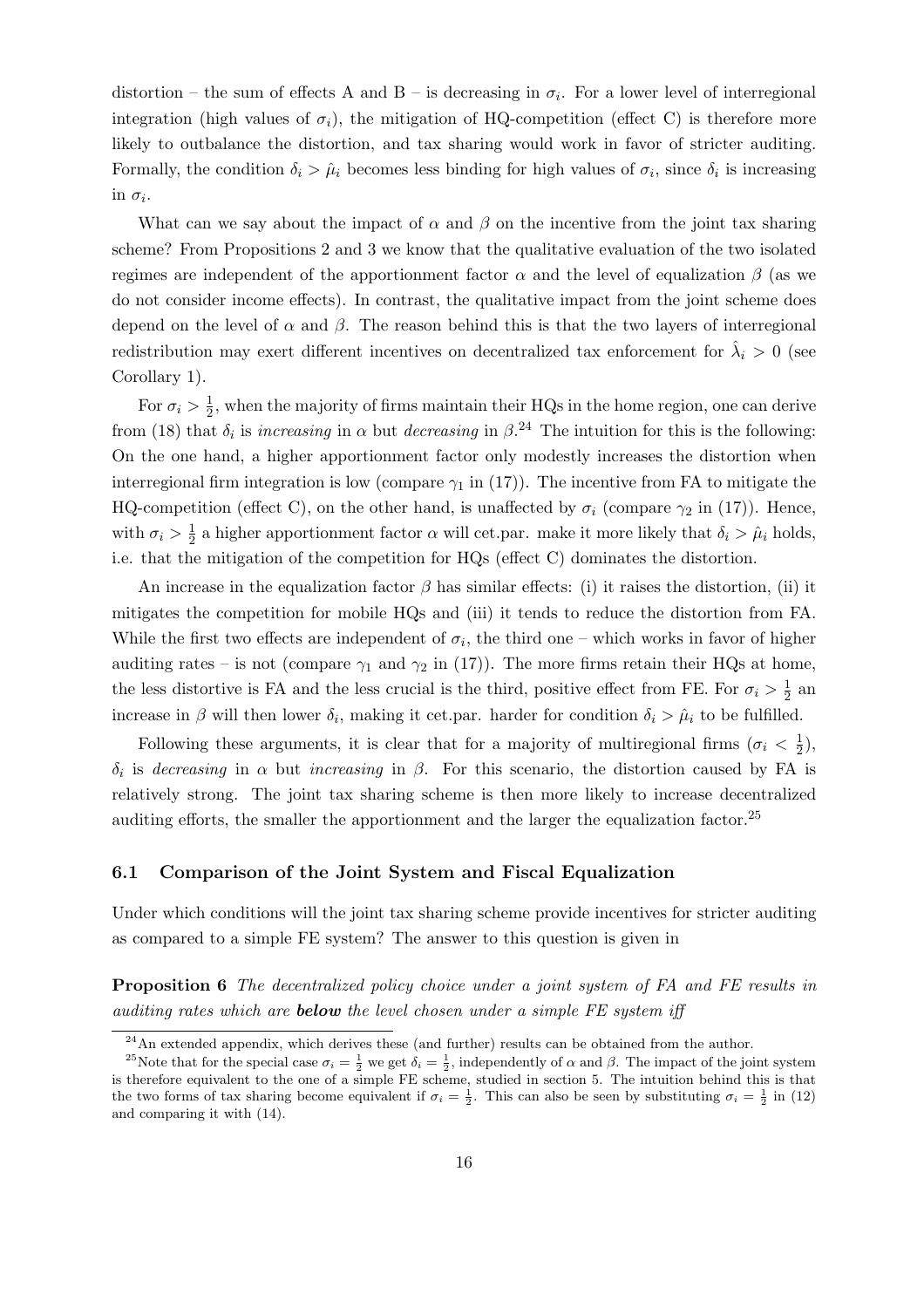(i)  $\hat{\lambda}_i > 0$  and  $\sigma_i < \hat{\mu}_i$ .

The uncoordinated auditing rates in a joint system are **above** the level chosen under FA iff

(ii)  $\hat{\lambda}_i > 0$  and  $\sigma_i > \hat{\mu}_i$  or (iii)  $\hat{\lambda}_i < 0$ .

#### Proof. See Appendix.

Introducing apportionment into a FE system has the same qualitative consequence on auditing efforts as the introduction of a pure FA system into an economy without any redistribution of tax revenues (compare Proposition 2). The intuition for this result is simply that FA interacts with FE in a linear way. The impact from a change in  $\alpha$  on our three main effects from tax sharing – the distortionary effect  $(A)$ , the mitigation of competition for mobile capital  $(B)$ respectively mobile HQs (C) – is weighted by the same positive factor  $(1 - \beta)$ . Hence, FA has the same qualitative consequences on decentralized tax enforcement, independently whether it is introduced as the only or as an additional layer of interregional redistribution together with FE. Whether or not it raises auditing rates solely depends on which effect – the distortion or the internalization – dominates. (Compare section 4.)

#### 6.2 Centralized Auditing Choice

We conclude our analysis by asking how the decentralized enforcement policy under a joint system of FA and FE compares to the auditing level a central planer would establish. In our analysis, tax sharing is neutral with respect to total revenues in the economy. Hence, the problem of a central planer is equivalent to the one studied in section 3. Comparing the decentralized outcome from (17) with the centralized solution characterized in (10) yields the following result:

Proposition 7 The decentralized policy choice under a joint system of FA and FE results in auditing rates which are below the level a central planner would implement.

#### Proof. See Appendix.

The intuition behind the result is straightforward. Without any interregional redistribution, the competition for the mobile tax base results in auditing rates which are below the revenue maximizing levels. As tax sharing mitigates the fiscal competition, it tends to raise auditing rates and reduces the gap between the uncoordinated and the coordinated policy choice. Nevertheless, a system of FA and FE introduces a (further) distortion – regions carry the full costs of auditing but retain only a part of their collected revenues. While the distortionary effect does not necessarily dominate (compare Proposition 5), it prevents regions from implementing audit levels which are equal to (or even above) the ones chosen by a central authority.

Note, that the pure FA system studied in section 4 as well as the pure FE regime discussed in section 5 are both special cases of the joint system. Therefore, the result from Proposition 7 carries over for these two forms of tax sharing:

**Corollary 2** The decentralized policy choice under a pure FA system  $(\beta = 0)$  as well as under a pure FE system  $(\alpha = 0)$  results in auditing rates which are below the level a central planner would implement.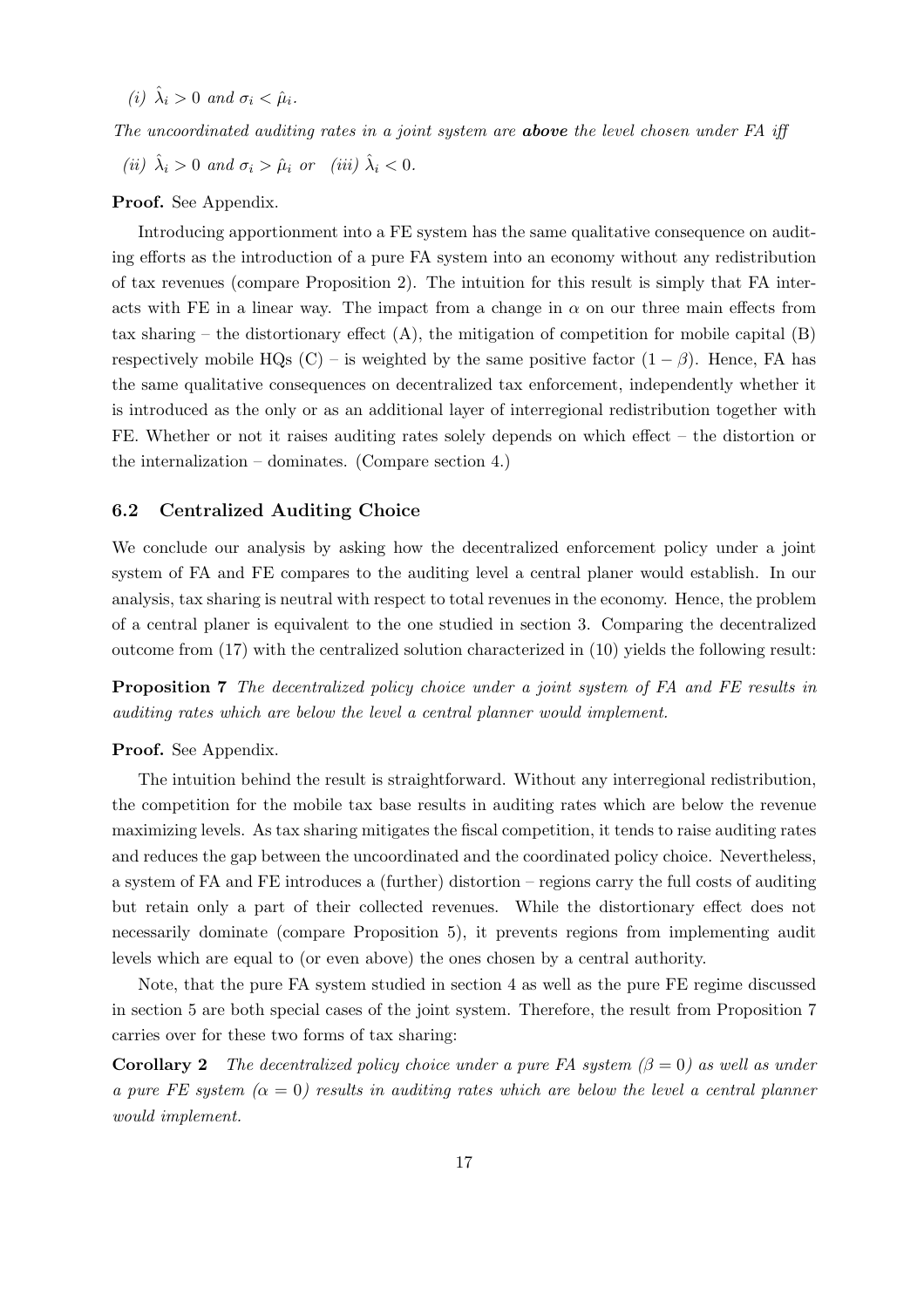#### 7 Concluding Discussion

This paper compares the incentives from formula apportionment (FA) and fiscal equalization (FE) on decentralized tax enforcement. Sub-national governments use their enforcement policies as strategic instruments to attract a mobile tax base. Within this context, both FA as well as FE, work as Pigouvian subsidies and mitigate the fiscal competition. At the same time, however, both regimes also distort the choice of enforcement efforts, as they redistribute tax revenues but leave the full enforcement costs to the regions. The tradeoff between these two opposing effects follows a similar, but in one aspect importantly different pattern under FA as compared to FE.

We discuss under which conditions which regime results in more effective tax enforcement. Our analysis highlights the role of the interregional firm integration  $-$  i.e. the share of multiregional companies – for the assessment of FA. We show that, for a sufficiently low level of interregional integration, FA will provide incentives for stricter tax enforcement, whereas a FE system can work into the opposite direction. Under the same conditions, the introduction of FA into an existing FE system would foster the effectiveness of tax enforcement. Hence, a FA cum FE regime could in principle work as an attractive tool, not only to redistribute tax revenues and counterbalance regional inequalities, but also to provide incentives for the decentralized choice of enforcement policies. This represents an important result for countries where institutional or political-economic constraints render a centralization of tax collection infeasible.

In order to provide a tractable and conclusive assessment of FA and FE, we employed several simplifying assumptions. While this seems to limit the scope of our results, we shall stress that the main properties of the different regimes would similarly turn up in a more general framework of  $n > 2$  asymmetric regions. In such a general model, however, the main incentives from FA and FE would be overlayed by other effects, some of which are already well studied in the fiscal competition literature. A nevertheless promising extension would be to study the endogenous choice of enforcement and tax policies. It would be interesting to see whether a welfare maximizing authority would counterbalance inefficiently low enforcement measures by higher statutory tax rates, thereby overly taxing those who fully comply with taxes.

Our framework may also serve as a benchmark for empirical research. Although some recent empirical contributions study the incentives from equalization transfers on decentralized fiscal policies (Büttner, 2006; Dahlby and Warren, 2003; Snoddon, 2003), the question of decentralized tax enforcement as well as the incentives related to apportionment have not been tackled so far. The only empirical work which considers an institutional setup similar to the one discussed here is Baretti et al. (2002). However, they neither have access to data on regional enforcement measures nor do they devote the necessary attention to the role of interregional firm integration – a factor which, as this paper has highlighted, exerts a central role in a transfer system that includes elements of apportionment. Future empirical evaluations of the incentives from any FA (cum FE) regime should account for this factor.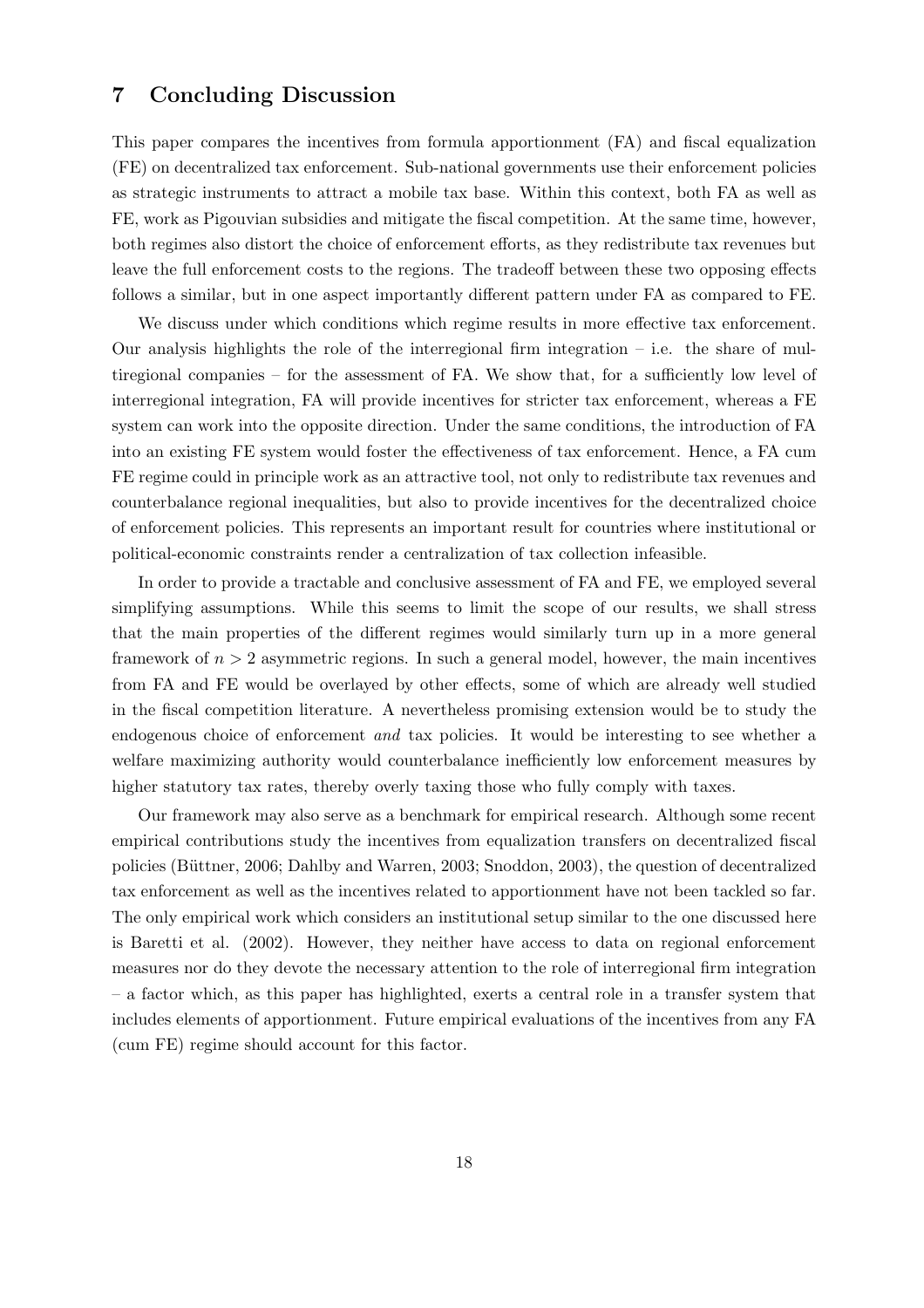## References

- Baretti, Christian, Bernd Huber and Karl Lichtblau (2002), A tax on tax revenue: The incentive effects of equalizing transfers: Evidence from Germany, International Tax and Public Finance 9, 631–649.
- Black, Dan A. and William H. Hoyt (1989), Bidding for Firms, American Economic Review 79, 1249–1256.
- Büttner, Thiess (2006), The Incentive Effect of Fiscal Equalization Transfers on Tax Policy, Journal of Public Economics 90, 477–497.
- Cremer, Helmut and Firouz Gahvari (1993), Tax evasion and optimal commodity taxation, Journal of Public Economics 50, 261–275.
- Cremer, Helmut and Firouz Gahvari (2000), Tax evasion, fiscal competition and economic integration, European Economic Review 44, 1633–1657.
- Dahlby, Bev and Neil Warren (2003), The fiscal incentive effects of the Australian equalization system, Economic Record 79, 434-445.
- Eggert, Wolfgang and Guttorm Schjelderup (2003), Symmetric tax competition under formula apportionment, Journal of Public Economic Theory 5, 439-446.
- Jha, Raghbendra, M. S. Mohanty, Somnath Chatterjee and Puneet Chitkara (1999), Tax Efficiency in Selected Indian States, Empirical Economics 24(4), 641–654.
- Klier, Thomas and William Testa (2002), Location trends of large company headquarters during the 1990s, Economic Perspectives, Federal Reserve Bank of Chicago, 12–26.
- Knight, John and Shi Li (1999), Fiscal decentralization: Incentives, redistribution and reform in China, Oxford Development Studies 27, 5–32.
- Köthenbürger, Marko (2002), Tax competition and fiscal equalization, *International Tax and* Public Finance 9, 391–408.
- Libman, Alexander and Lars P. Feld (2007), Strategic Tax Collection and Fiscal Decentralisation: The Case of Russia, CESifo Working Paper No. 2031.
- Martinez-Vazquez, Jorge and Andrey Timofeev (2005), Choosing between Centralized and Decentralized Models of Tax Administration, ISP Working Paper 05-02, Georgia State University.
- Mikesell, John L. (2003), International Experiences with Administration of Local Taxes: A Review of Practices and Issues, Tax Policy and Administration Thematic Group, The World Bank, March 2003.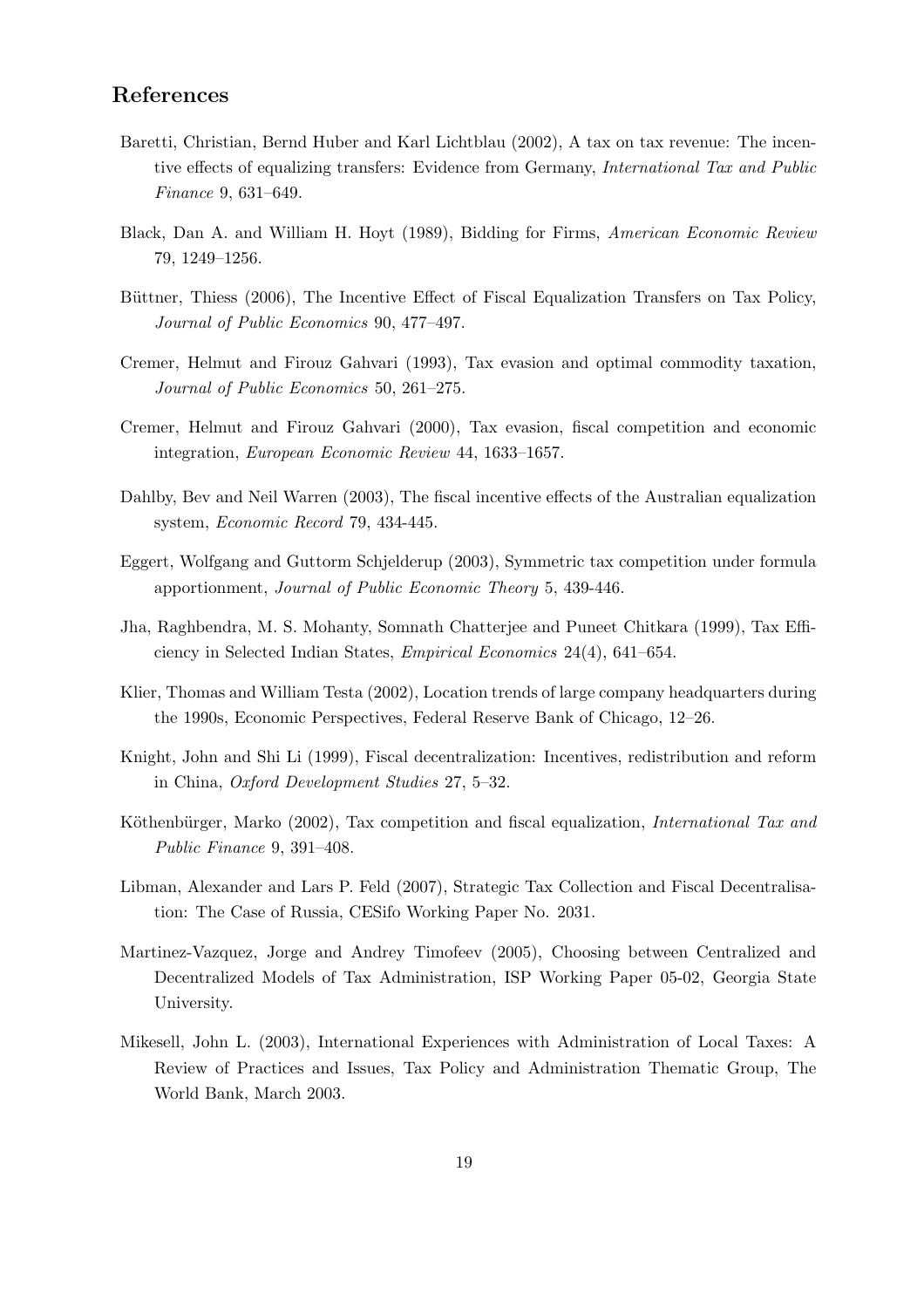- Oates, Wallace (1999) An Essay on Fiscal federalism, Journal of Economic Literature 37(3), 1120–1149.
- Pethig, Rüdiger and Andreas Wagener (2007), Profit Tax Competition and Formula Apportionment, International Tax and Public Finance 14, 631–656.
- Riedel, Nadine and Marco Runkel (2007), Company tax reform with a water's edge, Journal of Public Economics 91, 1533–1554.
- Sawicky, Max B. (2005), Do-It-Yourself-Tax-Cuts: The Crisis in U.S. Tax Enforcement, Economic Policy Institute Briefing Paper 160.
- Senator fur Finanzen (2005), Die bremischen Ressorts im Städte- und Ländervergleich Benchmarking-Bericht 2005, Bremen.
- Slemrod, Joel (2007), Cheating Ourselves: The Economics of Tax Evasion, Journal of Economic Perspectives 21(1), 25–48.
- Smart, Michael (1998), Taxation and Deadweight Loss in a System of Intergovernmental Transfers, Canadian Journal of Economics 31(1), 189–206.
- Snoddon, Tracy (2003), On Equalization and Incentives: An Empirical Assessment, Discussion Paper 2003-06EC, Laurier University, Waterloo.
- Stöwhase, Sven and Christian Traxler (2005), Tax Evasion and Auditing in a Federal Economy, International Tax and Public Finance 12, 515–531.
- Wildasin, David (1989), Interjurisdictional capital mobility: Fiscal externality and a corrective subsidy, Journal of Urban Economics 25, 193–212.
- Wilson, John D. (1986), A Theory of Interregional Tax Competition, *Journal of Urban Eco*nomics 19, 296-315.
- Zodrow, George and Peter Mieszkowski (1986), Pigou, Tiebout, property taxation, and the underprovision of local public goods, Journal of Urban Economics 19, 356–370.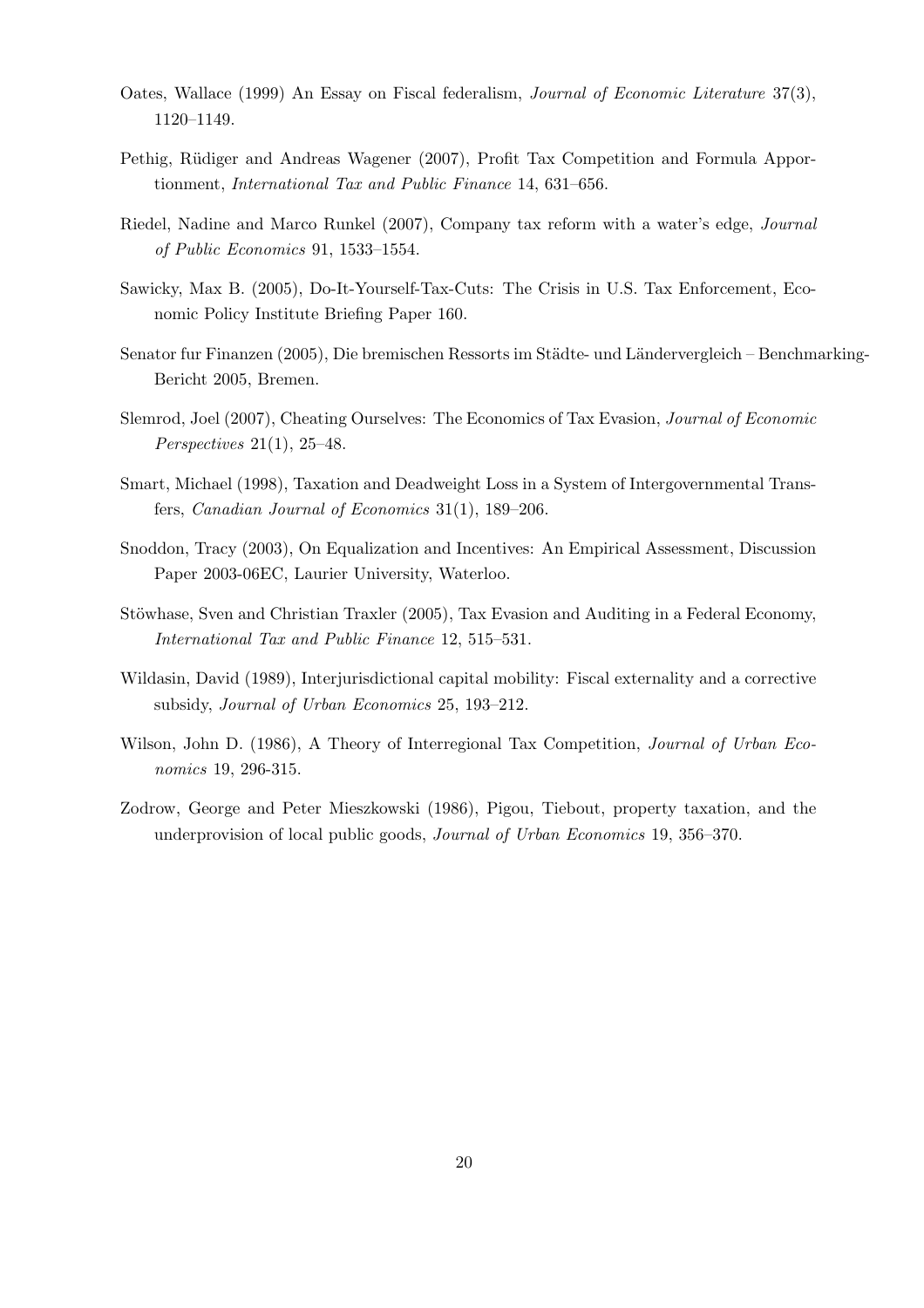## Appendix A. Comparative Static Results

Applying the implicit function theorem on (2) respectively (3) we get

$$
\frac{\partial e_i}{\partial p_i} = -\frac{st}{g''} < 0,\tag{A.1}
$$

$$
\frac{\partial e_i}{\partial t} = \frac{1 - p_i s}{g''} > 0
$$
\n(A.2)

$$
\frac{\partial k_i}{\partial p_i} = \frac{ste_i + \frac{\partial r}{\partial p_i}}{f''} < 0. \tag{A.3}
$$

From  $\tau_i \equiv t(1 - e_i + e_i p_i s)$  we can derive

$$
\frac{\partial \tau_i}{\partial p_i} = st \left( e_i + \frac{t(1 - p_i s)}{g''} \right) > 0,
$$
\n(A.4)

where we made use of  $(A.1)$  and  $p_i s < 1$ . Further differentiating  $(A.4)$  then gives

$$
\frac{\partial^2 \tau_i}{\partial p_i^2} = -\frac{(st)^2}{g''} \left( 2 - \frac{t g''' (1 - p_i s)}{(g'')^2} \right) < 0,\tag{A.5}
$$

where we assume that the first order effect dominates.

As  $\partial \pi_j / \partial p_i = 0$ , it follows from (5) respectively (6) that

$$
\frac{\partial \sigma_i}{\partial p_i} = h(\hat{\theta}_i) \frac{\partial \pi_i}{\partial p_i}.
$$
\n(A.6)

Differentiating the profits from (1) yields

$$
\frac{\partial \pi_i}{\partial p_i} = \frac{\partial k_i}{\partial p_i} \left[ f'(k_i) - (r + g(e_i) + \tau_i) \right] - \frac{\partial e_i}{\partial p_i} k_i \left[ g'(e_i) + \frac{\partial \tau_i}{\partial e_i} \right] - \frac{\partial \tau_i}{\partial p_i} k_i.
$$
 (A.7)

Using  $(2)$  and  $(3)$  one can easily show that the expressions in both squared brackets must equal zero for the firm's optimal choice. Hence, we finally get

$$
\frac{\partial \sigma_i}{\partial p_i} = -h(\hat{\theta}_i) \frac{\partial \tau_i}{\partial p_i} k_i < 0 \tag{A.8}
$$

which is strictly negative (and finite) due to  $(A.4)$  and our assumption on  $h(.)$ . Following the same steps as above, it is easy to show  $\partial \sigma_i / \partial p_i = -\partial \sigma_j / \partial p_i$ .

Finally, we derive from the definition of  $\hat{k}_i$  and (4)

$$
\frac{\partial \tilde{k}_i}{\partial p_i} = \frac{\partial k_i}{\partial p_i} \left( 1 + \sigma_i - \sigma_j \right) + k_i \left( \frac{\partial \sigma_i}{\partial p_i} - \frac{\partial \sigma_j}{\partial p_i} \right) < 0,\tag{A.9}
$$

where  $(A.3)$  and  $(A.8)$  imply that the whole term must be negative.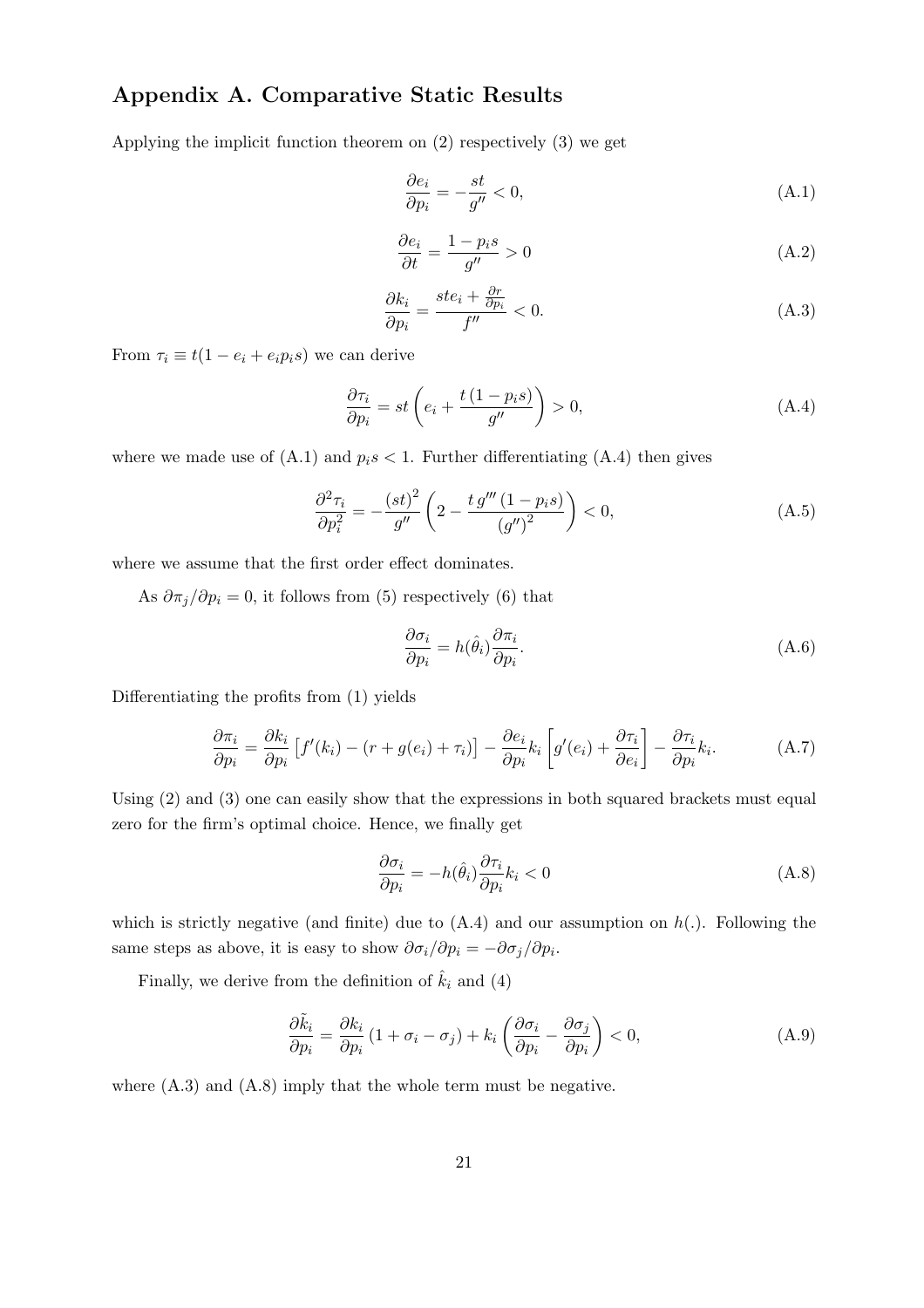## Appendix B. Proofs

Proof of Proposition 1. Rearranging (8) yields

$$
\tilde{k}_i\frac{\partial \tau_i}{\partial p_i} + \left(\tau_i - c_2\right)\frac{\partial \tilde{k}_i}{\partial p_i} = c_1
$$

Note that in a plausible equilibrium there must hold  $\tau_i > c_2$  – otherwise a region could increase its net revenues by reducing the tax base. As  $\partial \tilde{k}_i/\partial p_i < 0$ , the LHS in this condition is lower than the LHS in (10) for any  $p_i$ .

Proof of Proposition 2. From (11) we get

$$
\sigma_i \left( k_{ii} \frac{\partial \tau_i}{\partial p_i} + \tau_i \frac{\partial k_{ii}}{\partial p_i} \right) + \alpha \left( 1 - \sigma_i \right) \frac{\partial k_{ij}}{\partial p_i} \tau_j + (1 - \alpha) \left( 1 - \sigma_j \right) \left( k_{ji} \frac{\partial \tau_i}{\partial p_i} + \tau_i \frac{\partial k_{ji}}{\partial p_i} \right) + \frac{\partial \sigma_i}{\partial p_i} \left( k_{ii} \tau_i - \alpha k_{ij} \tau_j \right) - \frac{\partial \sigma_j}{\partial p_i} \left( 1 - \alpha \right) k_{ji} \tau_i = C_i' \tag{A.10}
$$

Making use of

$$
\frac{\partial k_{ji}}{\partial p_i} = \frac{\partial k_{ii}}{\partial p_i} \equiv \frac{\partial k_i}{\partial p_i},
$$

as well as (4) and the fact that

$$
\sigma_i = \sigma_j, \quad k_i = k_j, \quad \tau_i = \tau_j, \qquad \frac{\partial k_i}{\partial p_i} = -\frac{\partial k_j}{\partial p_i}, \qquad \frac{\partial \sigma_i}{\partial p_i} = -\frac{\partial \sigma_j}{\partial p_i} \tag{A.11}
$$

holds in a symmetric equilibrium, we arrive after some rearranging at  $(12)$ .

Using (A.9) together with  $\sigma_i = \sigma_j$  in (8), we can rewrite the first-order condition as

$$
\tau_i \frac{\partial k_i}{\partial p_i} + k_i \frac{\partial \tau_i}{\partial p_i} + 2k_i \tau_i \frac{\partial \sigma_i}{\partial p_i} = C'_i.
$$
\n(A.12)

Since we consider symmetric equilibria between perfectly symmetric region together with an exogenous capital supply, the equilibrium capital allocation will be the same across different scenarios. The RHS of the different first order conditions will therefore be the same for any  $p_i$ , and we only have to consider the marginal benefits from auditing. (This argument is also applied in the following proofs.)

The comparison with condition  $(12)$  then shows, that the LHS in  $(A.12)$  is strictly larger than the LHS in (12) if

$$
\alpha (1 - \sigma_i) \left( k_i \frac{\partial \tau_i}{\partial p_i} + 2 \tau_i \frac{\partial k_i}{\partial p_i} \right) + \alpha 2 k_i \tau_i \frac{\partial \sigma_i}{\partial p_i} > 0.
$$
 (A.13)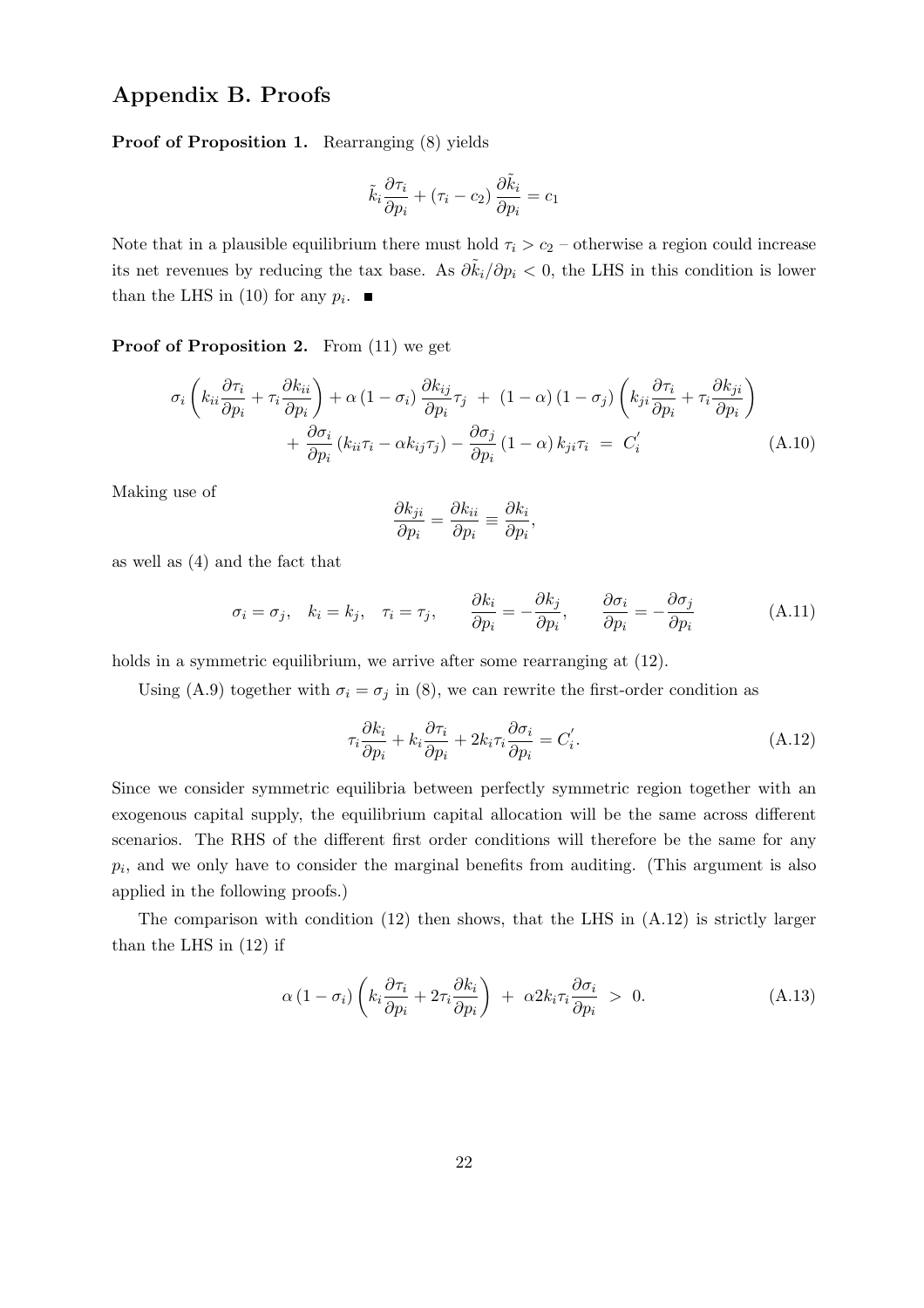Simplifying and rearranging we can rewrite this inequality as

$$
\sigma_i < 1 + 2k_i \tau_i \frac{\partial \sigma_i}{\partial p_i} \frac{1}{\hat{\lambda}_i} \quad \text{if} \quad \hat{\lambda}_i > 0 \tag{A.14}
$$

$$
\sigma_i > 1 + 2k_i \tau_i \frac{\partial \sigma_i}{\partial p_i} \frac{1}{\hat{\lambda}_i} \quad \text{if} \quad \hat{\lambda}_i < 0 \tag{A.15}
$$

Since  $\partial \sigma_i/\partial p_i < 0$ , the RHS of the inequality – which corresponds to  $\hat{\mu}_i$  from (13) – is smaller than unity as long as  $\hat{\lambda}_i < 0$ . Hence, for any  $p_i$  the marginal benefits of auditing in the case without FA are higher [lower] as in the scenario with FA if (i)  $\hat{\lambda}_i < 0$  and  $\sigma_i < \hat{\mu}_i$  [(ii) if  $\hat{\lambda}_i < 0$ and  $\sigma_i > \hat{\mu}_i$ . For the case with  $\hat{\lambda}_i < 0$ , the RHS of the inequality is strictly greater than one. As  $\sigma_i \in [0, 1]$ , the second condition can then never hold. Therefore, the marginal benefits of auditing without FA are always below the marginal benefits under FA as long as (iii)  $\hat{\lambda}_i < 0$ .

Proof of Proposition 3 and 5. The first order condition to the regions' problem under the joint system of FA and FE,

$$
\max_{p_i} \; R_i^{FF},
$$

is given by

$$
(1 - \beta) \left\{ (1 - \alpha (1 - \sigma_i)) \left[ \tau_i \frac{\partial k_i}{\partial p_i} + k_i \frac{\partial \tau_i}{\partial p_i} \right] - \alpha (1 - \sigma_i) \tau_i \frac{\partial k_i}{\partial p_i} + 2k_i \tau_i (1 - \alpha) \frac{\partial \sigma_i}{\partial p_i} \right\}
$$

$$
+ \frac{\beta}{2} \left\{ \left[ \tau_i \frac{\partial k_i}{\partial p_i} + k_i \frac{\partial \tau_i}{\partial p_i} \right] + \tau_j \frac{\partial k_j}{\partial p_i} \right\} = C_i'
$$

Rearranging and substituting for  $(4)$  and  $(A.11)$ , we arrive at  $(17)$ . Comparing the LHS of  $(17)$ and (8), the former is strictly greater than the latter if

$$
-\gamma_1 \hat{\lambda}_i - (1 - \gamma_2) 2k_i \tau_i \frac{\partial \sigma_i}{\partial p_i} > 0
$$
\n(A.16)

with  $\gamma_1$  respectively  $\gamma_2$  as defined in the main text and  $\gamma_2 < 1$ . After some rearranging, we can rewrite this condition as

$$
\delta_i > \hat{\mu}_i \quad \text{if} \quad \hat{\lambda}_i > 0 \n\delta_i < \hat{\mu}_i \quad \text{if} \quad \hat{\lambda}_i < 0
$$
\n(A.17)

with  $\delta_i$  as defined in (18). From the Proof of Proposition 2 we know that  $\hat{\mu}_i > 1$  for  $\hat{\lambda}_i < 0$ (assuming  $\hat{\lambda}_i \neq -\infty$ ). Since  $0 \leq \delta_i \leq 1$ , condition (A.17) is then always fulfilled for  $\hat{\lambda}_i < 0$ . This proves Proposition 5.

From this result immediately follows Proposition 3. First, note that  $\delta_i = \frac{1}{2}$  $\frac{1}{2}$  for  $\alpha = 0$ . Condition (A.17) then simplifies to

$$
\frac{1}{2} > \hat{\mu}_i \quad \text{if} \quad \hat{\lambda}_i > 0
$$
  

$$
\frac{1}{2} < \hat{\mu}_i \quad \text{if} \quad \hat{\lambda}_i < 0
$$
 (A.18)

which proves Proposition 3.  $\blacksquare$